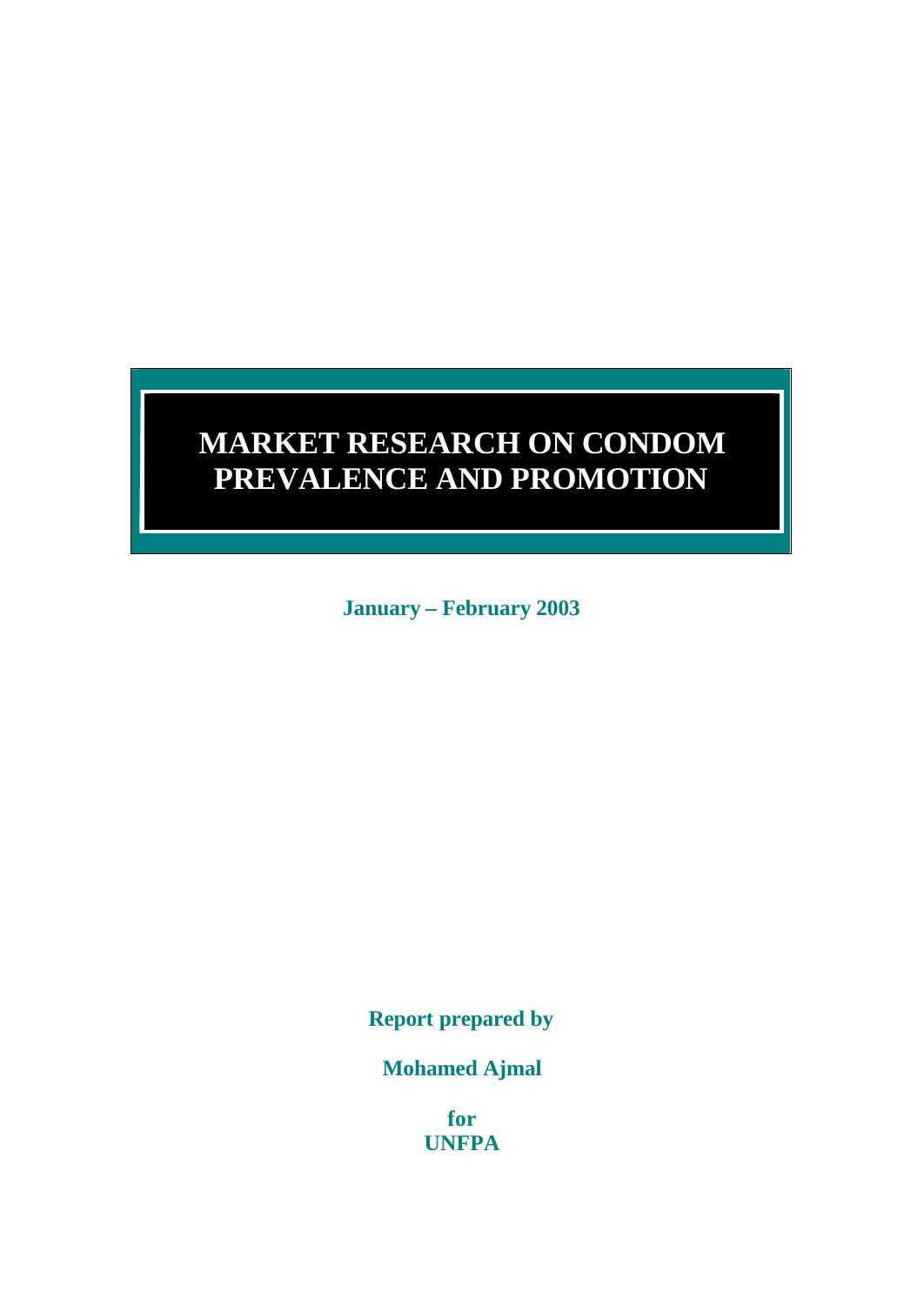# Contents

| 4.3 Key Informant Interviews with Officials of Free Outlets 11 |  |
|----------------------------------------------------------------|--|
|                                                                |  |
|                                                                |  |
|                                                                |  |
|                                                                |  |
|                                                                |  |
|                                                                |  |
|                                                                |  |
|                                                                |  |
|                                                                |  |
|                                                                |  |
|                                                                |  |
|                                                                |  |
|                                                                |  |
|                                                                |  |
|                                                                |  |
|                                                                |  |
|                                                                |  |
|                                                                |  |
|                                                                |  |
|                                                                |  |
|                                                                |  |
|                                                                |  |
|                                                                |  |
|                                                                |  |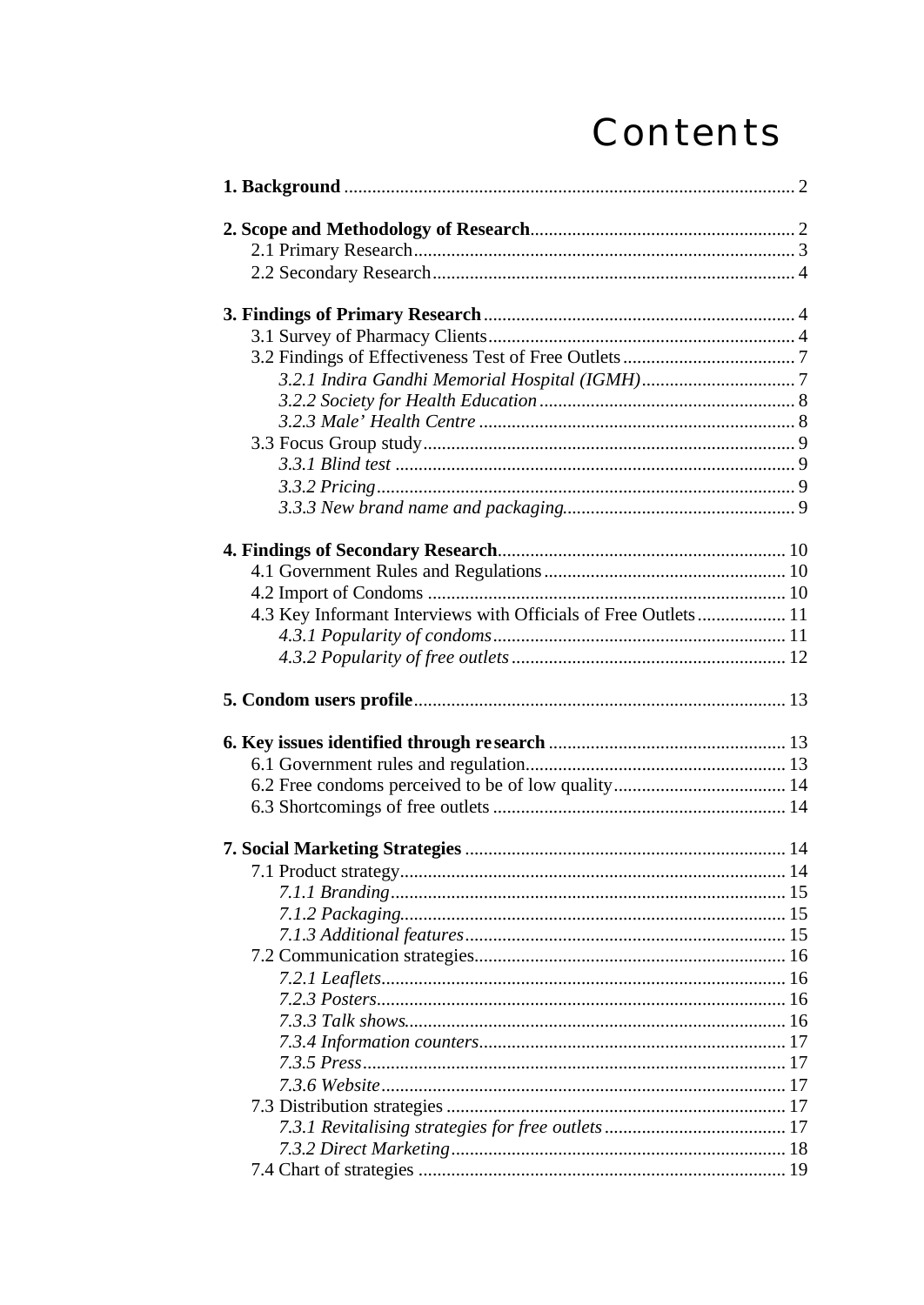# **MARKET RESEARCH ON CONDOM PREVALENCE AND PROMOTION**

# **1. Background**

The Contraceptive Prevalence Rate (CPR) for modern methods in Maldives is 32%. Furthermore, condoms prevalence is only 6% of all methods.<sup>1</sup> Until recently condom promotion has only been for the purpose of Family Planning. However, more recently an urgent need to promote condoms for dual protection has been felt due to the increasing risk of STIs, including HIV/AIDS. While Maldives is a low prevalence country, it is potentially at high risk given factors such as marital patterns and growing drug use among adolescents and youth<sup>2</sup> and due to the evidence of increasing sexual activity outside marriage among adolescents<sup>3</sup>.

As promotion of condoms for dual protection is the prime objective of this research activity, this report provides information which would enable UNFPA to develop and implement effective social marketing strategies for condom promotion.

Whilst keeping this in mind certain key issues which would influence the success or failure of any such strategies needs to be highlighted here:

- ♣ According to the rules and regulations of the Ministry of Health, condom is a "Schedule 3" drug that must be sold by pharmacies with a prescription. Advertising is prohibited for Schedule 3 drugs.
- ♣ Contraception is a potentially controversial issue among various religious and community leaders. Hence, condom promotion should go parallel with advocacy measures to overcome negative attitudes.

# **2. Scope and Methodology of Research**

The scope of this research was limited to Male'. Primary research includes 3 parts; survey of pharmacy clients, effectiveness test of free condom outlets and focus group discussions. Secondary research includes of 3 parts; key informant interviews with officials from the free outlets for condoms, analysis of Government rules and regulations in relation to condoms and analysis of the import figures for condoms.

l

<sup>1</sup> Reproductive Health Baseline Survey, 1999

<sup>2</sup> United Nations Development Assistance Framework for the Republic of Maldives, 2003-2007.

<sup>&</sup>lt;sup>3</sup> Shafeega, F., 2001, Study: Maldives - Demographic Characteristics of Adolescents, UNESCO/Bangkok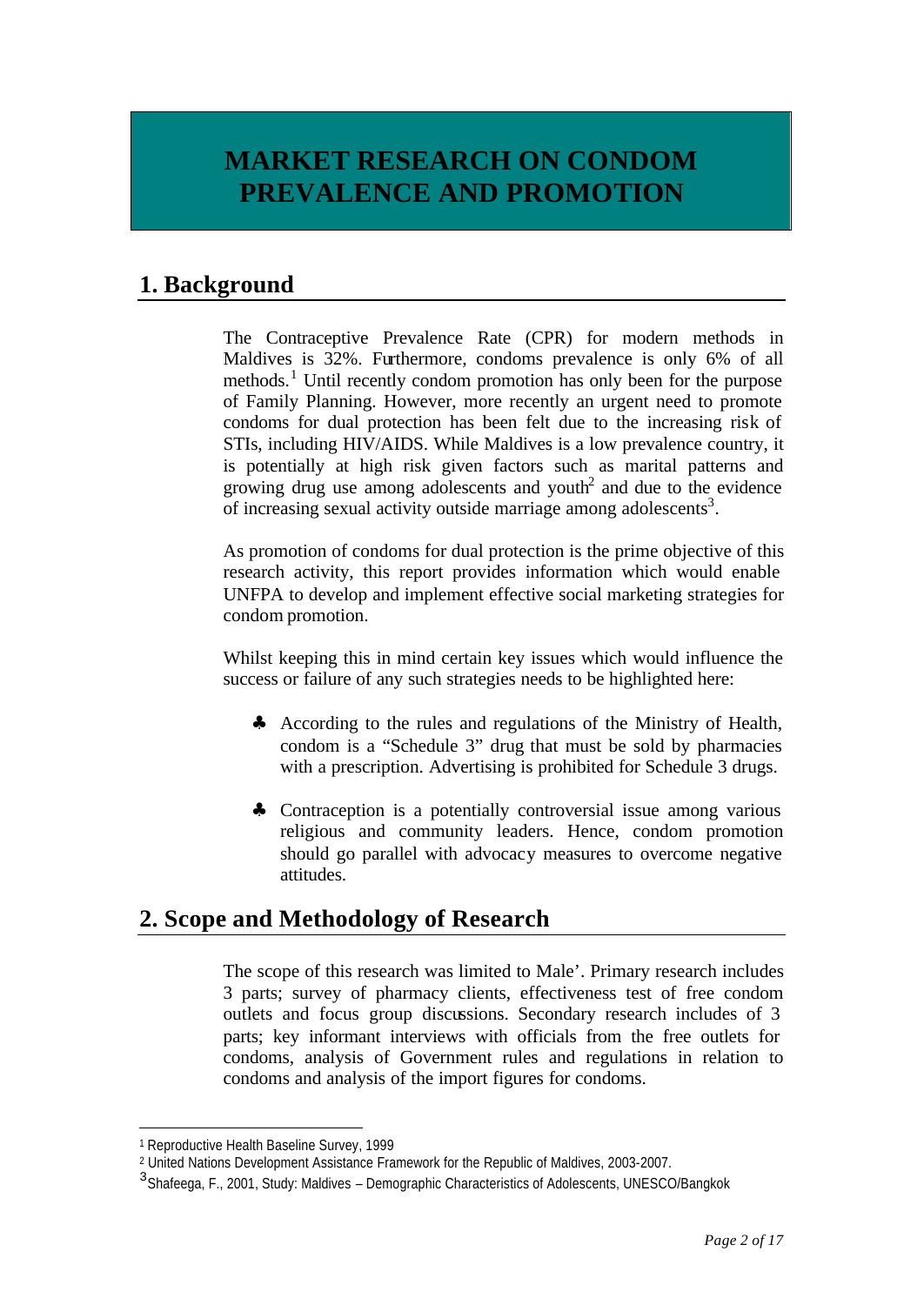#### **2.1 Primary Research**

 $\mathbf l$ 

*Survey of pharmacy clients :* The survey was conducted through 6 strategically selected pharmacies (Maqdis Chemist, Medicineland, Point 5 Pharmacy, Point 6 Pharmacy, Point 9 Pharmacy and Remedy Pharmacy) for a period of 30 days. A questionnaire in Dhivehi and English (refer to Annex 1) designed to collect information about the sale of various brands of condoms; the characteristics of condoms which appeal to most users; and the demographic characteristics and socio-economic background of users was distributed to these pharmacies. The information was reported by the clients and by the pharmacists. 153 questionnaires were filled and returned. Out of these, 135 questionnaires were filled by the clients and 18 questionnaires were filled by the pharmacists.

*Effectiveness test of free condom outlets* : The effectiveness test of free outlets was conducted anonymously by a member of the research team. The purpose was to study the processes and procedures involved in getting condoms from the free outlets (Indira Gandhi Memorial Hospital, Society for Health Education and Male' Health Centre) and to gain first-hand knowledge about the inconveniences revealed in the pharmacy survey.

*Focus group study* : Focus group members were condom users and were selected in proportion to the number of clients in the various age brackets of the primary research. The group members were given similar samples of selected condom brands (without any packaging indications) and were asked to rate and suggest appropriate prices for the samples according to their perceived quality. In order to find out the disparities between the members' suggested rating of condom samples and their perceived value based on appearance, they were asked to rate selected brands of condom packaging.

The focus group study was conducted to further analyse the data and information received in the survey of the pharmacy clients. It was imperative to conduct a focus group study particularly to find out the reasons why free-distributed condoms are perceived to be of low quality. Given the limitations of the research in terms of budgetary and time constraints the findings of the focus group study are not expected to be statistically viable. However, the focus group study corroborates and illustrates the findings of the results of the survey of pharmacy clients.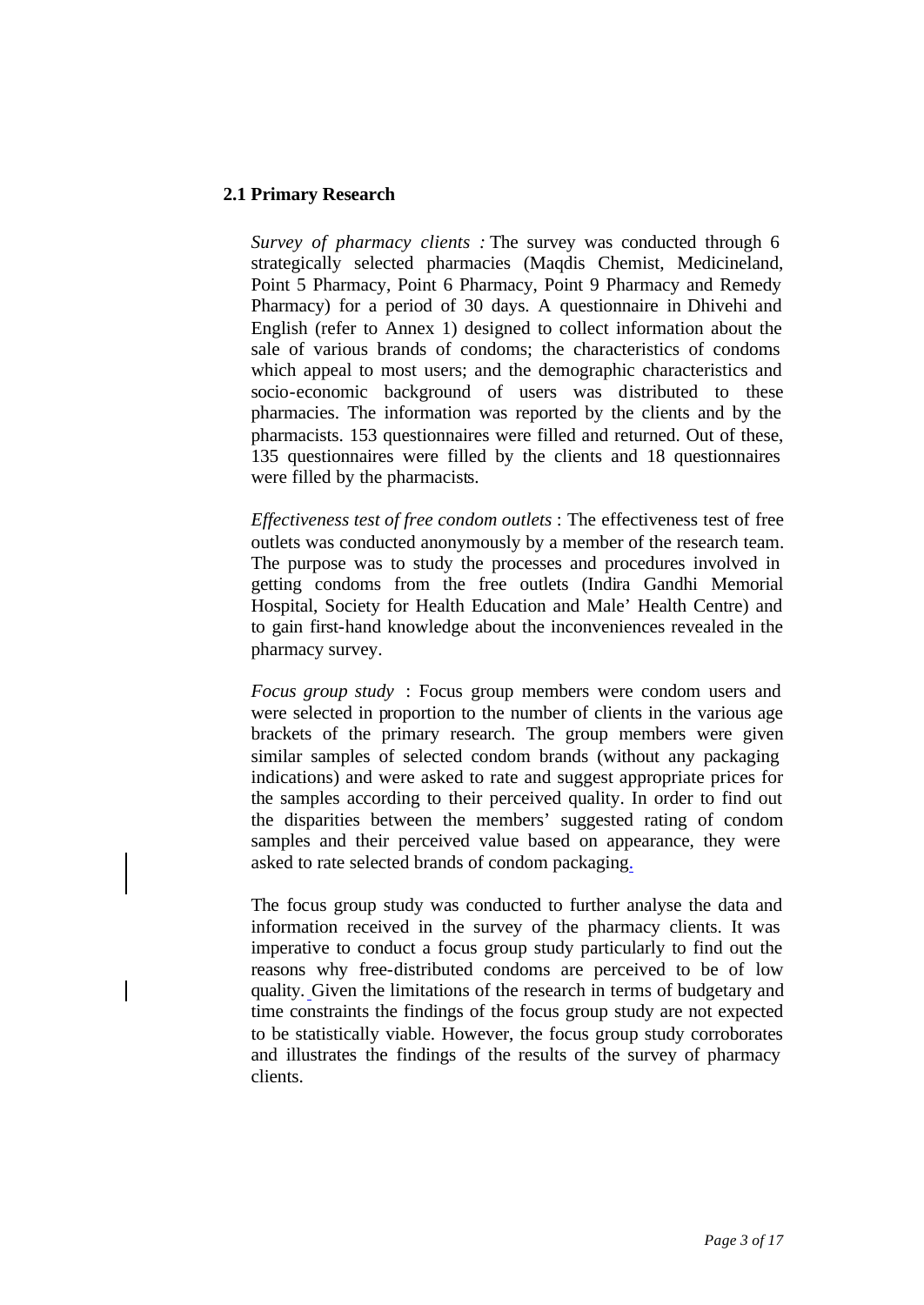### **2.2 Secondary Research**

Government rules and regulations : Government rules and regulations relating to condoms were collected to find out its impact on the current situation and possible consequences on the social marketing strategies.

Import of condoms : The import figures were collected from the Department of Customs and UNFPA in order to gain an understanding of the market situation.

Key informant interviews with officials of free outlets : As part of the secondary research, in-depth interviews were conducted with representatives of Indira Gandhi Memorial Hospital (IGMH), Male' Health Centre (MHC) and Society for Health Education (SHE).

# **3. Findings of Primary Research**

l

### **3.1 Survey of Pharmacy Clients**

As contraception is considered to be a highly personal issue and because of the legal and social implications for any unmarried person purchasing a contraceptive devise, only a limited number of clients purchasing condoms agreed to participate in this survey. Where clients did not fill in the survey questionnaire pharmacists filled in the relevant sections of the questionnaire on sex of client and details about the sale.

*Age:* The most significant user segment is people in the age bracket 30- 39 years with a market share of 37% (See Table 1 & Figure 1). People under 19 years of age, with 6% of the market, falls into the least significant user segment. Interviews with pharmacists indicate that the low percent of the latter segment of users would be an incorrect representation as most of them would most probably be unmarried and, hence, unwilling to participate in the research due to legal implications. However, given evidence of increasing sexual activity outside marriage amongst adolescents and youth<sup>4</sup>, the low condom prevalence rate among adolescents suggested by the findings of this research is cause for concern.

<sup>&</sup>lt;sup>4</sup> Shafeega, F., 2001, Study: Maldives - Demographic Characteristics of Adolescents, UNESCO/Bangkok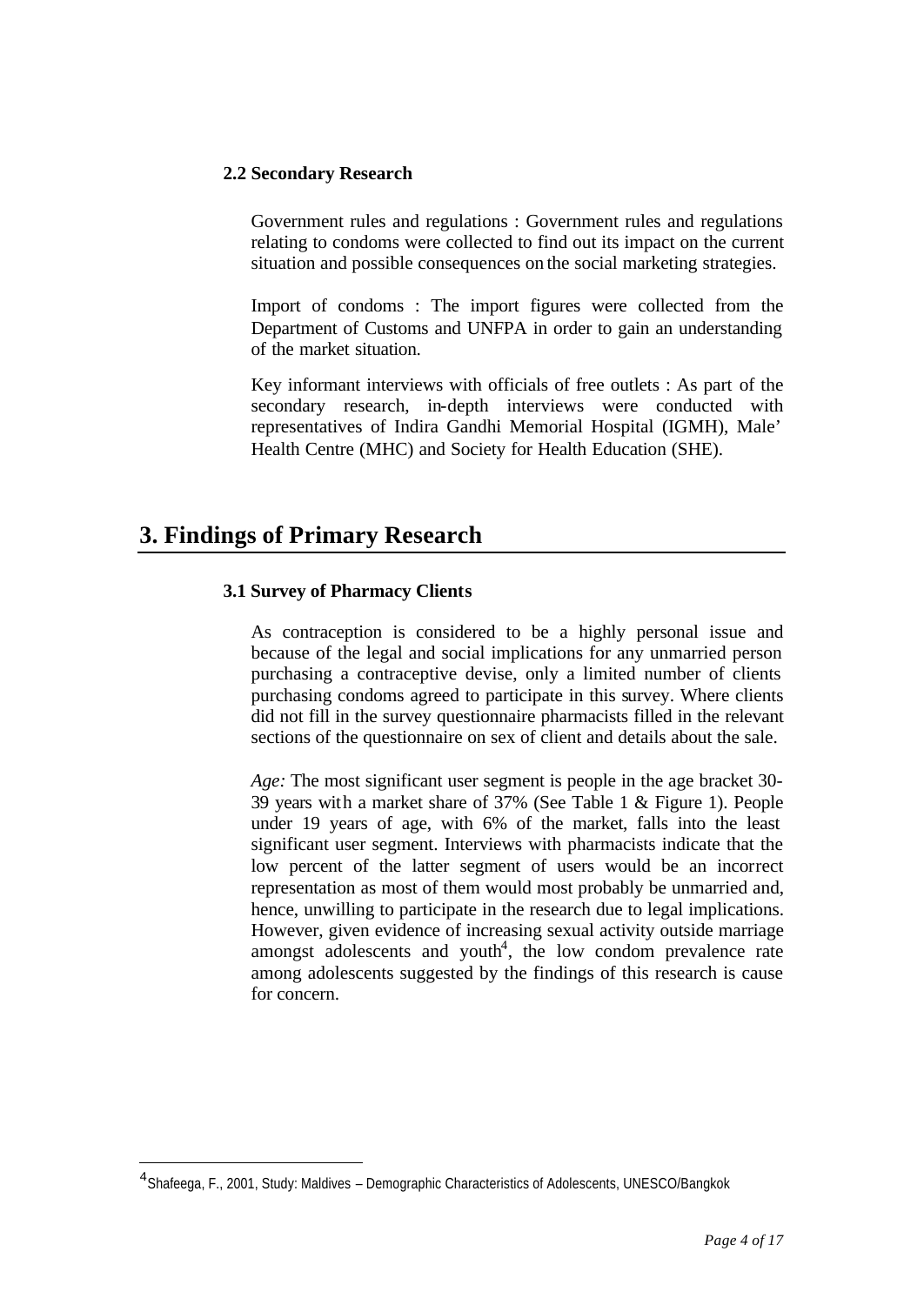

*Sex:* Findings of this survey show that most of the participants (96%) were male. Socio-cultural attitudes of society may contribute towards women's hesitation to approach pharmacies to purchase condoms.

*Income brackets*<sup>5</sup>: Two of the major income segments are MRf 2000-3000 and MRf 3000-6000 with 41% and 36% of the participants being in these income brackets respectively (See Table 2 & Figure 2).

| <b>Income bracket</b>   |    |
|-------------------------|----|
| No income               | 6  |
| $0 - 1500$              | 6  |
| 1500-2000               | 6  |
| 2000-3000               | 41 |
| $\overline{3000}$ -6000 | 36 |
| $>6000\%$               |    |

Table 2

l

<sup>&</sup>lt;sup>5</sup> It should be noted that the reliability of revealed income is generally believed to be low.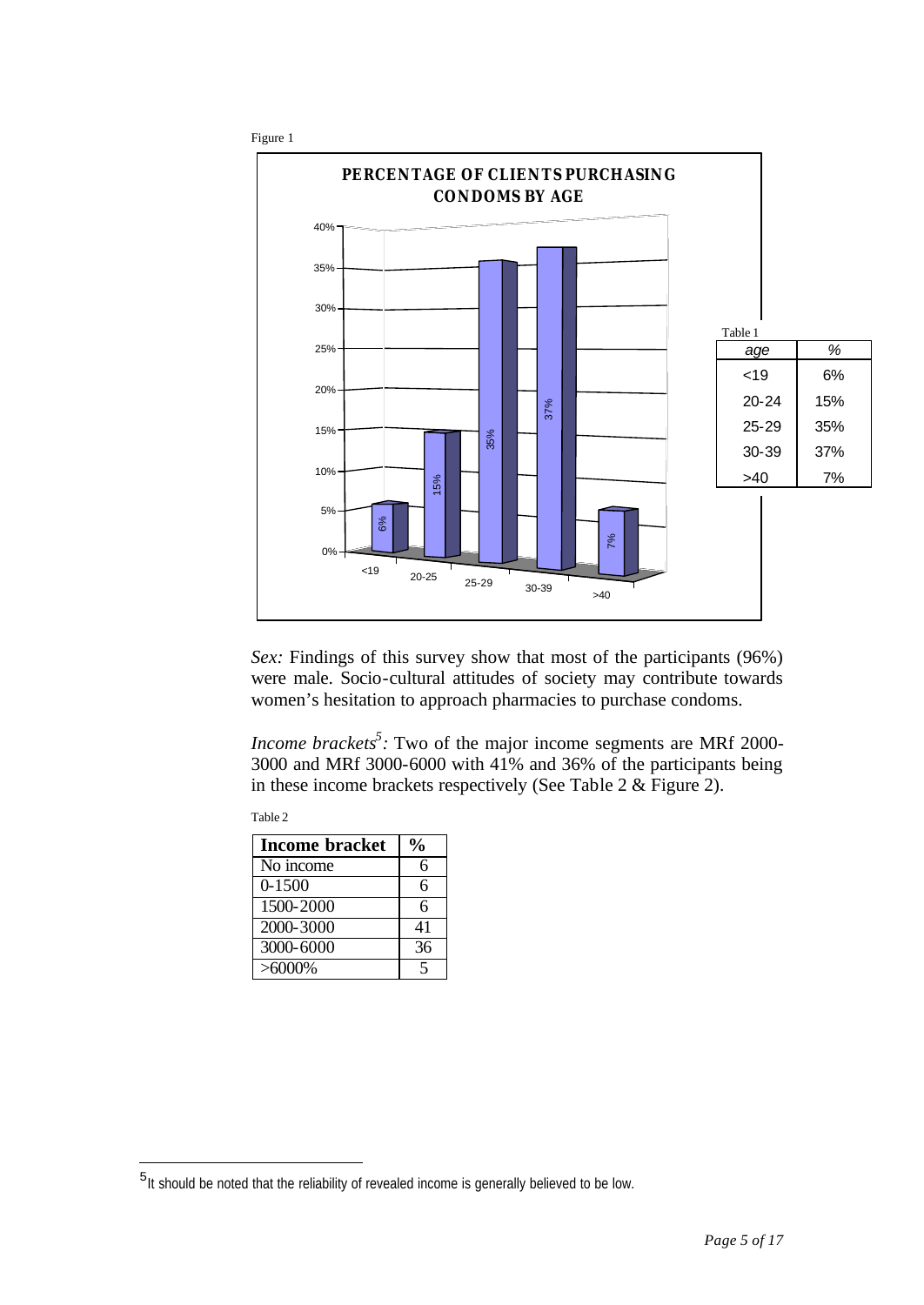



*Reason for using condoms:* The respondents' reasons for using condoms show that 62% use condoms only as a contraceptive method while only 7% use condoms for protection from sexually transmitted infections. Condoms are used as a means of dual protection by 31% of the respondents.

*Brand popularity:* Based on total sales, Rough Rider is the most popular brand of condom with nearly 40% of participants purchasing it. Kama Sutra, Durex and Kohinoor were purchased by 23%, 18% and 9% respectively. 3% purchased Preethi and Fiesta. Other brands such as Casanova, Sprit, French Feeling and Romeo each were bought by 1%.

The popularity of the various brands of condoms can be more correctly gauged where specific brands were requested for by the respondents. A total of 51% requested for a particular brand. Out of these a majority of 42% requested for Rough Rider. Though the total sale of Durex condoms is lower than the total sale of Kama Sutra condoms, Durex takes the place of second most popular condom as 20% of the respondents specifically requested for it while 18% of the respondents requested for Kama Sutra condoms. Kohinoor, with 11% of the participants requesting for it, should also be considered as quite a popular brand in spite of its total sale being low.

*Importance of characteristic features:* Of the customers purchasing condoms, nearly 80% preferred condoms with an additional feature. 55% of them preferred studded condoms making it the characteristic feature of appeal to most clients. Plain, thin and scented condoms were purchased by 22%, 14% and 9% respectively.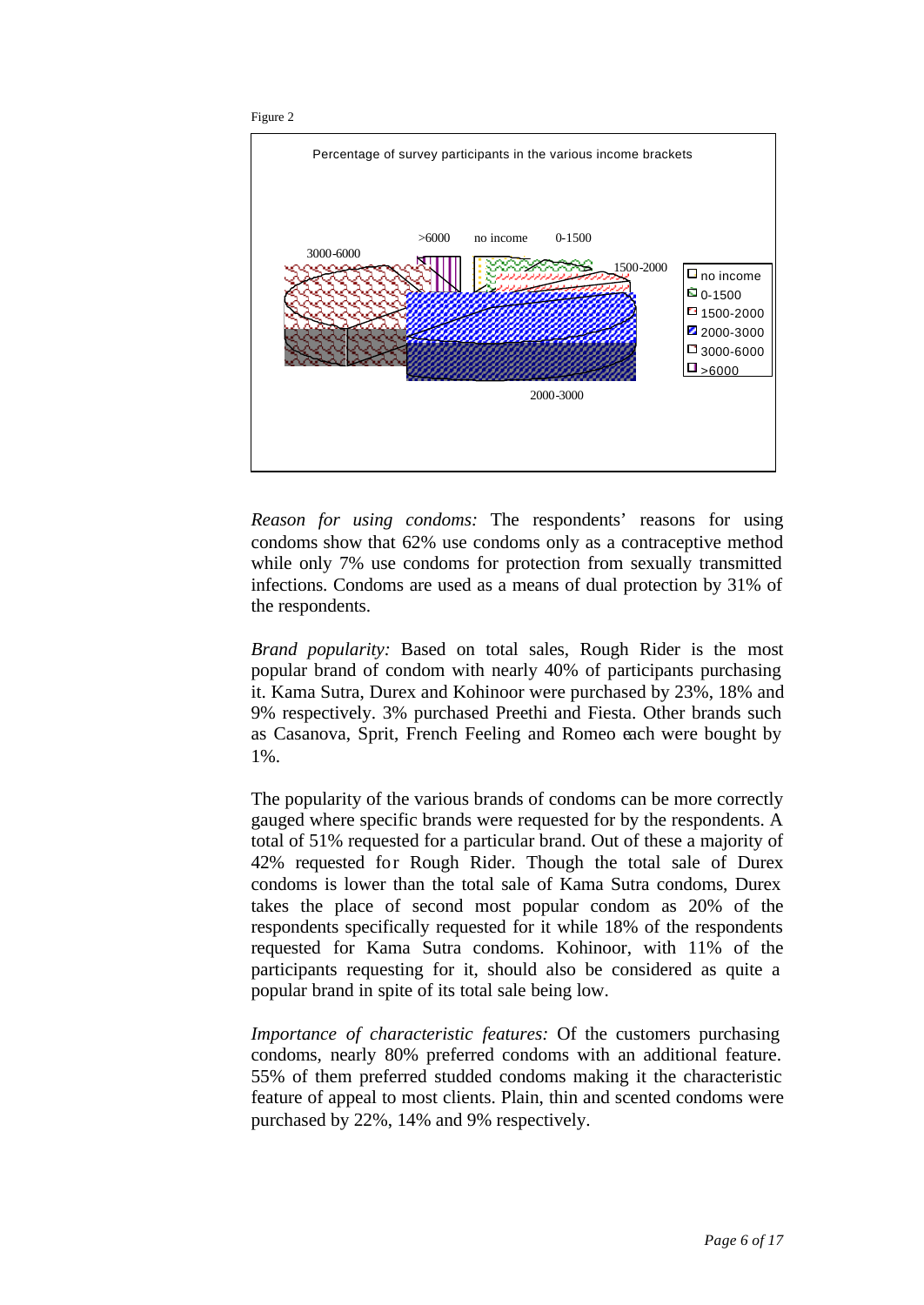*Awareness and perceptions regarding free outlets:* The survey showed that 83% of respondents were aware of free distribution outlets for condoms.<sup>6</sup> Out of those, 54% participants preferred to purchase condoms from pharmacies as they were of the opinion that the free outlets did not offer satisfactory standards of privacy and confidentiality. They also believed the procedures involved in obtaining condoms from these outlets to be inconvenient. 35% of respondents also believed that the quality of condoms issued at the free outlets to be low comparative to the quality of condoms sold at pharmacies<sup>7</sup>. According to these findings, standard of service at the free outlets is the deciding factor in attracting condom users. Attractive packaging would add value to the product.

*Customer suggestions:* 9% of respondents complained about accessibility difficulties and suggested making condoms available at retail shops, all clinics and hospitals. Suggestions were also made to introduce delivery service of condoms and to lift restrictions on the sale/distribution of condoms to unmarried people. 3% of participants suggested creating further awareness about condoms. A suggestion was also made to inform newly weds about the services offered at various family planning units.

### **3.2 Findings of Effectiveness Test of Free Outlets**

A summary of the findings of the effectiveness test is provided below. Annex 2 contains details of the findings.

### *3.2.1 Indira Gandhi Memorial Hospital (IGMH)*

Seeking family planning services at IGMH was made inconvenient due to a multitude of reasons, including lack of infrastructural facilities, low quality of customer care, as well as excessive bureaucracy and formalities.

Information counter personnel were unaware of the family planning service offered at IGMH and hence, unable to offer proper guidance.

Before the opening of the Family Planning Clinic on  $2<sup>nd</sup>$  January 2003 no registration information was maintained. Presently clients get registered in a registry book and a registration card is issued.

l

<sup>&</sup>lt;sup>6</sup>This finding is believed to be 70% accurate based on the number of survey participants who completed the relevant section of the survey form.

<sup>7</sup> Whether this is an issue of actual quality or branding was investigated through the focus group study.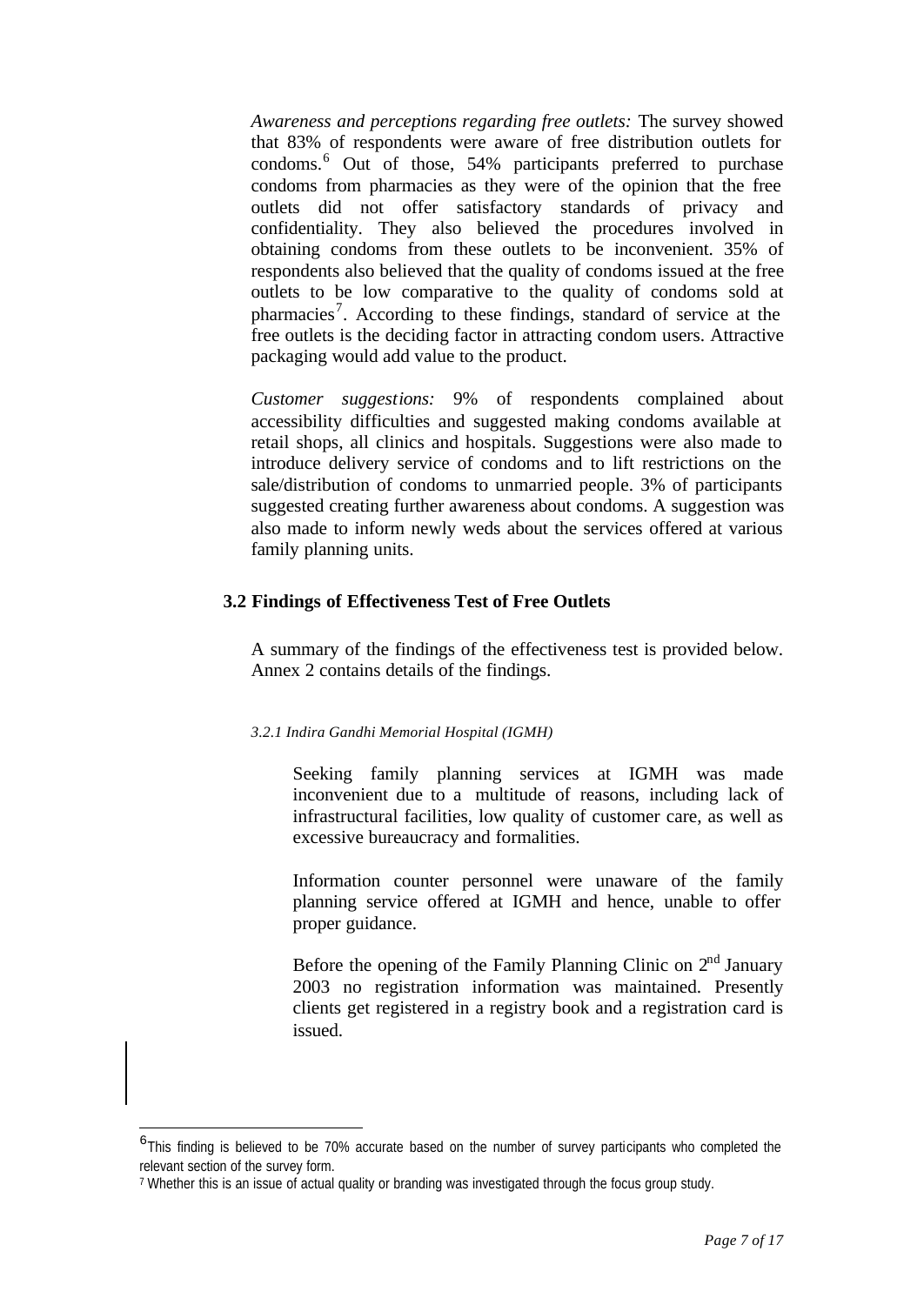Condoms are issued to registered clients at the Casualty. However, given the crowded environment of the Casualty Room it is difficult for prospective clients to obtain the assistance of Casualty Room staff. Furthermore, negligence of nurses in explaining the proper method of using a condom may have lead many clients to improper usage and as a result lose their confidence in condoms or in its quality.

Some of this situation may have changed or be under improvement after the establishment of the Family Planning Clinic in IGMH on 2 January 2003. The Family Planning Clinic is open from 1630 – 1830 hrs, every Saturday and Tuesday.

On the positive side, IGMH is the only outlet which issues condoms 24 hours a day. Leaflets (about the use of condoms as a contraceptive method) produced by the Department of Public Health are on display and available in the new Clinic area.

#### *3.2.2 Society for Health Education*

The Family Planning Unit of SHE is exemplary in its quality of service and the commitment of its personnel towards maintaining high standards.

The Family Planning Unit of SHE is totally separate from the rest of the departments, thus ensuring a high degree of privacy and indicating respect for confidentiality.

The Society maintains a card registration system which ensures that the registered clients' information is not disclosed to registering clients.

However, SHE does not separately promote condoms as a contraceptive method although leaflets about different contraceptive methods are available at the reception area.

Society for Health Education is open from 0800 – 1700 hrs and 1900 – 2200 hrs on all government working days.

#### *3.2.3 Male' Health Centre*

Though the quality of service is acceptable, there is a lack of privacy and confidentiality. Prospective clients are received at a common reception area limiting the extent of a comfortable level of privacy.

Clients are registered in a registry book and this leads to accidental disclosure of other clients' personal information.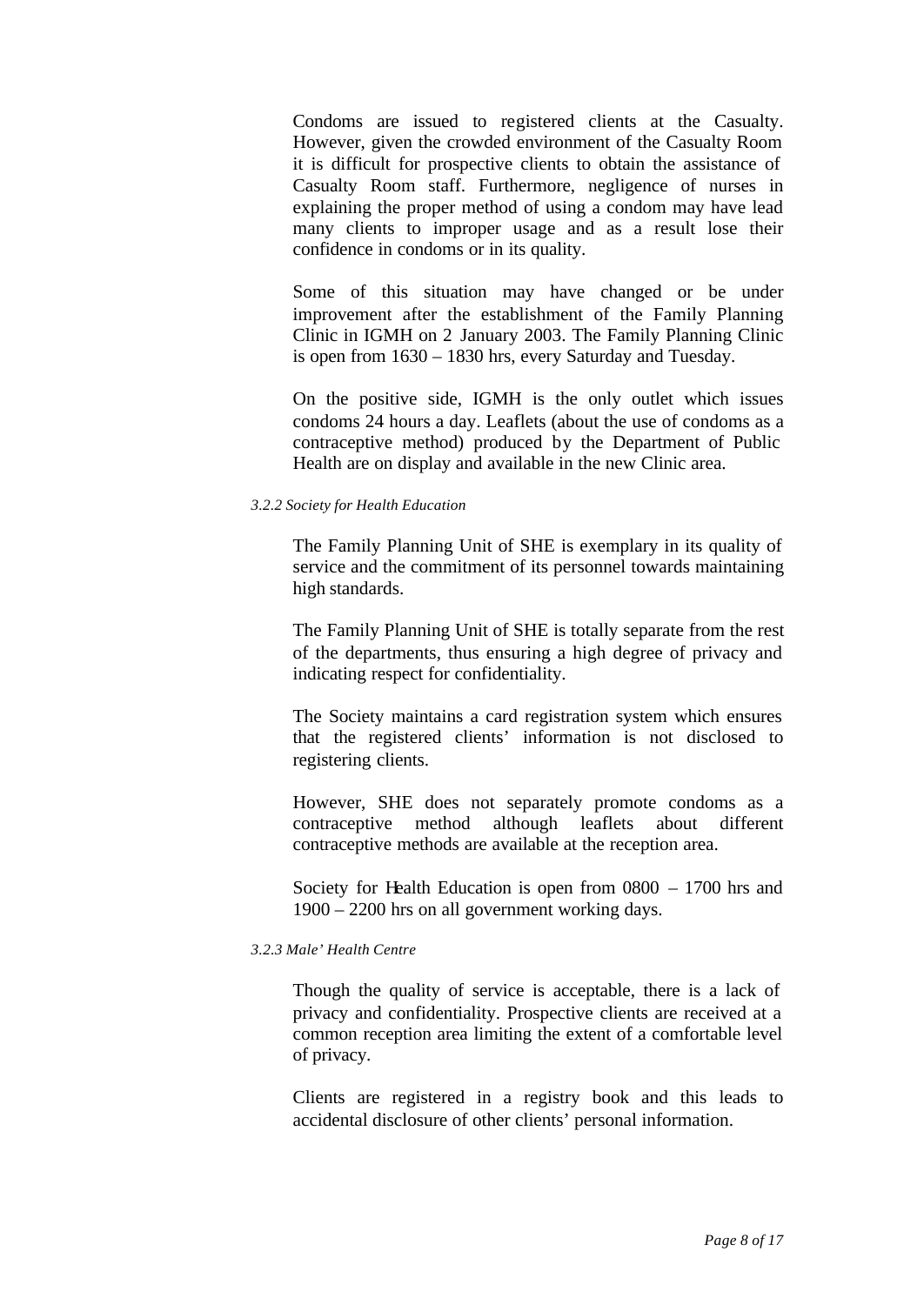The Centre is open from 0730 – 1430 hrs on all government working days. This poses certain inconveniences and limitations to clients and prospective clients seeking their services.

Leaflets (about the use of condoms as a contraceptive method) produced by the Department of Public Health are on display and available at the Centre.

#### **3.3 Focus Group study**

#### *3.3.1 Blind test*

The group members were blind tested on the quality of the condoms to verify the *perceived* quality of various brands. Preethi and Kohinoor received a majority of points. Blue Moon came a close second. The UNFPA-supplied condom was ranked third in quality. Durex was rated fourth and Kama Sutra was rated as being of very bad quality.

Results of this blind test indicate that the perceived quality of condoms is generally not based on the quality of the commodity but more on the branding and packaging.

Even though 35% of the clients who participated in the pharmacy survey state that the quality of condoms issued at the free outlets are of low quality comparative to the quality of condoms sold at pharmacies, the findings of the blind test suggest that this is a brand-based perception.

#### *3.3.2 Pricing*

40% of the focus group felt that the price is relative to quality, i.e, good quality condoms would be more expensive and vice versa. However, a majority considered condoms priced over MRf 10.00 to be too expensive. There was general agreement that condoms priced at MRf 10.00 were affordable and would most probably be of good quality.

While these results indicate that a condom which is wellpackaged and priced around MRf 10.00 would be well-received by condom users, due to the limited scope of the research it was not possible to test the possible outcomes of charging for the condoms which are currently supplied free of charge.

#### *3.3.3 New brand name and packaging*

The focus group members were given a list of 6 possible brand names and were asked to rank these. A large majority of the focus group chose "Desire" as the most attractive name. While a Dhivehi name "Ufaa" came second, a close third was "Passion".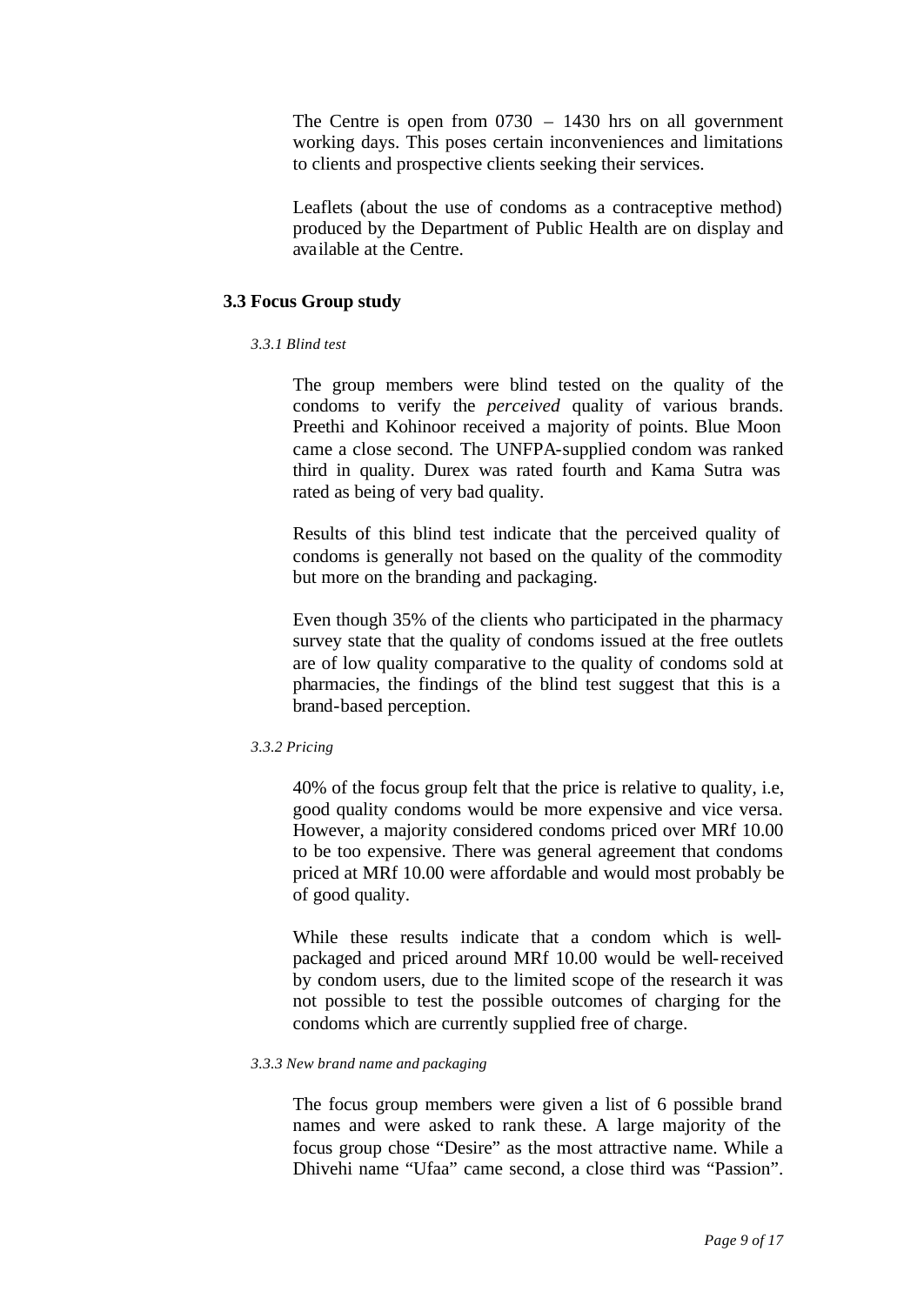However, the Focus group also suggested that a local product would be considered as a low quality product.

Durex had by far the most appealing packaging according to the focus group. Kama Sutra came second in the appearance test. Moods, Kohinoor and Blue Moon were the least attractive. Preethi was not considered as an attractive packaging (Refer Annex 3 for sample packages).

# **4. Findings of Secondary Research**

# **4.1 Government Rules and Regulations**

According to the rules and regulations of the Ministry of Health, condom is a "Schedule 3" drug that must be sold by pharmacies with a prescription. Advertising is prohibited for Schedule 3 drugs. Due to these restrictions and the cultural taboos, condom availability and usage remains low. Maldives Customs Service charges 25% import duty on CIF value for condoms.

# **4.2 Import of Condoms**

Figure 3 shows that the total number of condoms imported to the country fluctuates wildly, as such making it impossible to make any inferences about the market situation. As can be seen from the figure, this fluctuation is mainly due to fluctuations in the number of condoms imported by UNFPA. The range and inconsistencies in the fluctuation suggest that these fluctuations do not result from changes in the market situation but are rather a result of inadequacy in logistic management.

The figures for private sector import of condoms is believed to be more indicative of the market situation. As can be seen in Figure 3, this number shows a gradual increase from 2000 to 2002 which indicates an increase in the demand for condoms.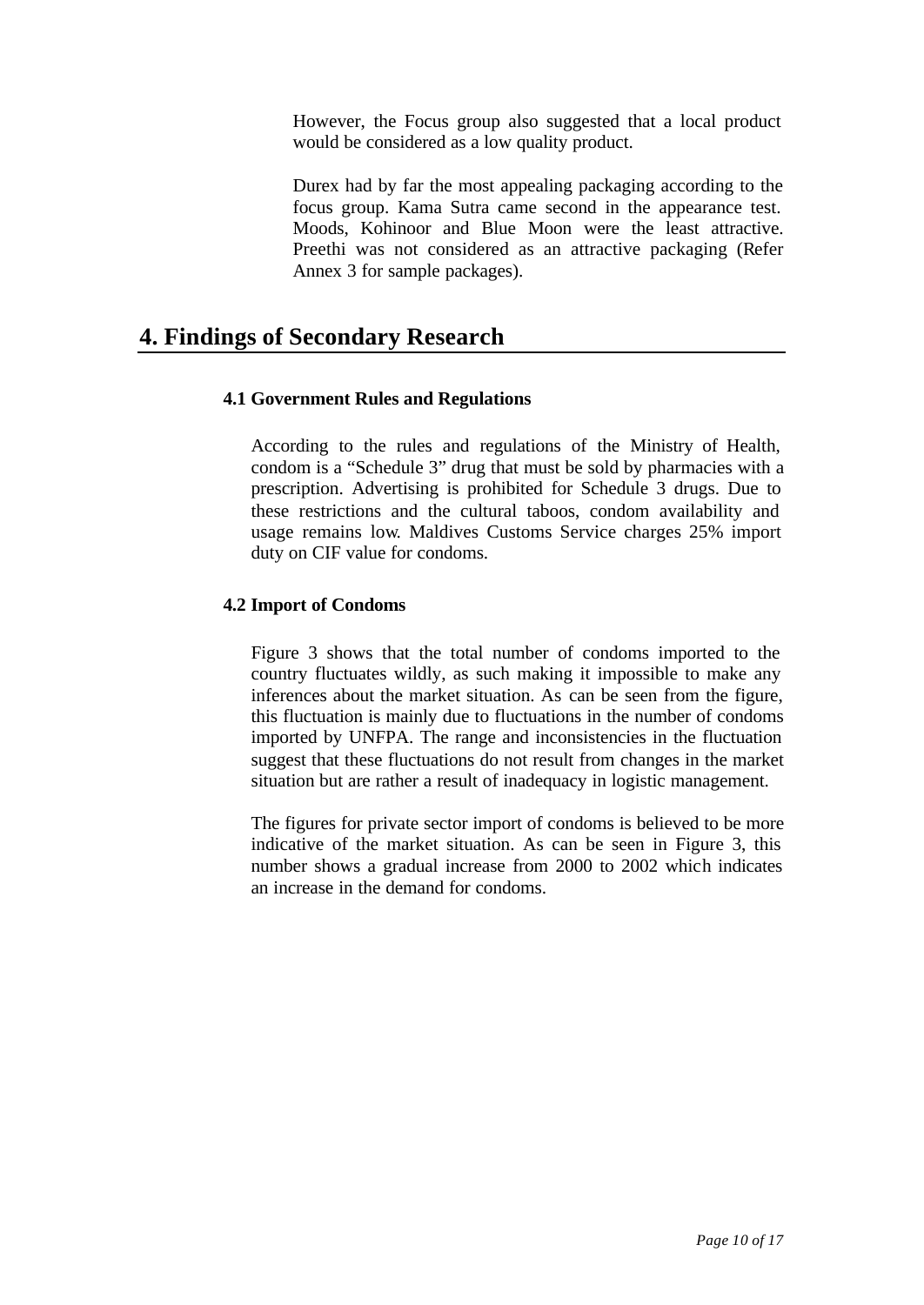



#### **4.3 Key Informant Interviews with Officials of Free Outlets**

In-depth interviews were conducted with representatives of the free outlets (SHE, IGMH and MHC) to gain an understanding of the provision of family planning service and their views about their clients' approach to the use of condoms as a contraceptive method.

Prior to the opening of the Family Planning Clinic in IGMH on 2<sup>nd</sup> January 2003 registration information was not maintained in IGMH. Hence, no statistics was available from IGMH. Furthermore, currently none of the free outlets register the complaints made by their clients. As such, this data was also not available to the researchers. It should be noted here that such a register would be an effective tool in identifying and rectifying various problems faced by the clients.

According to the Society for Health Education, creation of further awareness and involvement of men in family planning is still of paramount importance. SHE conducts awareness programmes for Grade 10 students in Male'. During such programmes family planning is highlighted as one of the services provided by the Society. However, direct and detailed information about condoms is not given during such programmes.

#### *4.3.1 Popularity of condoms*

Condoms are the most popular method of contraception opted for by clients registering at these family planning units. 66% of the clientele prefer condom as a contraceptive method, 25% of the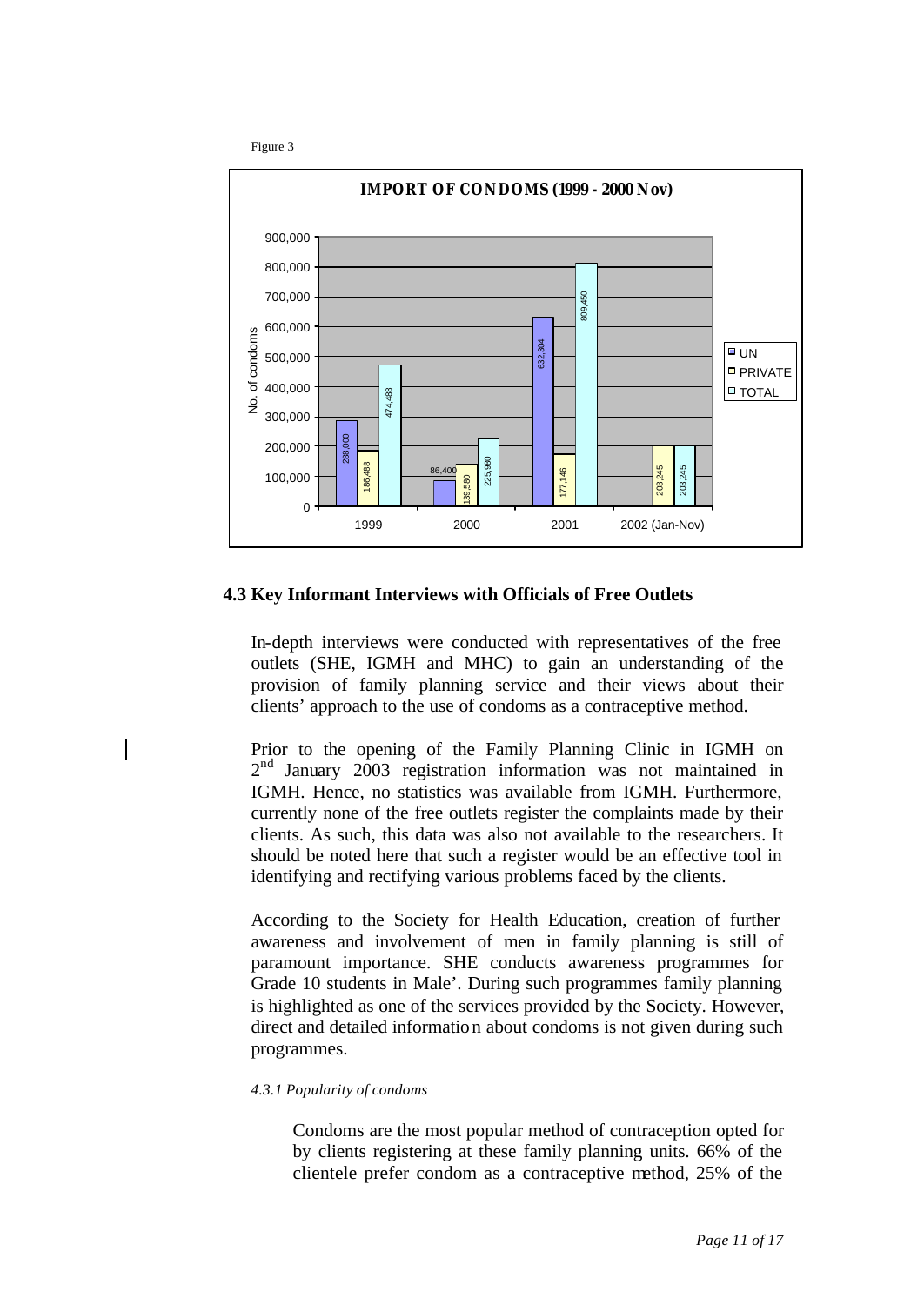clientele prefer pills, 5% of the clientele prefer injection and 4% of the clientele prefer IUD (See Figure 4).



#### *4.3.2 Popularity of free outlets*

The number of clients at the free outlets is a justifiable indication of their popularity. Nearly 80% of the total number of condom users registered at free outlets are clients of SHE (See Figure 5).



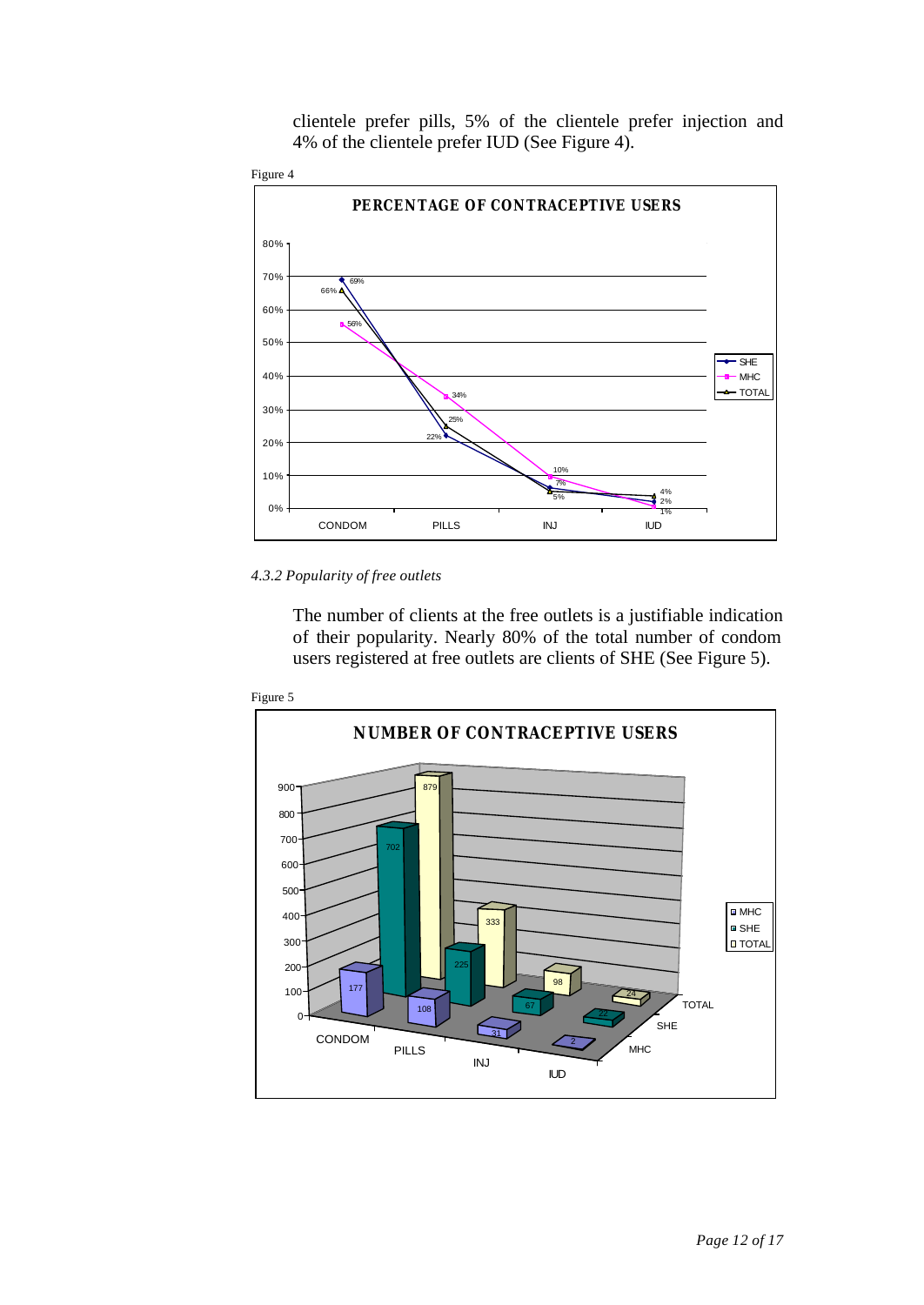# **5. Condom users profile**

The male partner needs to be taken into consideration when profiling condom users as condoms are a male contraceptive method. However, this is impossible as all free outlets maintain their records based on the female client and the age of the male client is not consistently collected. On the contrary, most of the participants in the pharmacy survey are males. These reasons pose certain limitations on profiling condom users. In Table 3SHE and MHC figures are based on the ages of female clients. Participants of the pharmacy survey are 4% females and 96% males.

| <b>CHANNEL</b>    | <b>AGE BRACKET</b> | <b>PERCENTAGE</b> |
|-------------------|--------------------|-------------------|
|                   |                    |                   |
| <b>SHE</b>        | $<$ 19             | 9%                |
|                   | 20-24              | 40%               |
|                   | $25 - 29$          | 31%               |
|                   | 30-39              | 22%               |
|                   | >40                | 2%                |
|                   |                    |                   |
| <b>MHC</b>        | $<$ 19             | 3%                |
|                   | 20-24              | 17%               |
|                   | $25-29$            | 17%               |
|                   | 30-39              | 48%               |
|                   | >40                | 15%               |
|                   |                    |                   |
| <b>PHARMACIES</b> | $<$ 19             | 6%                |
|                   | $20 - 24$          | 15%               |
|                   | $25-29$            | 35%               |
|                   | 30-39              | 37%               |
|                   | >40                | 7%                |

 $T_{\rm{max}}$ 

# **6. Key issues identified through research**

### **6.1 Government rules and regulation**

As illustrated in Section 5 condom users below 19 years and between 20 to 25 years are comparatively low indicating that this age cohort is poorly addressed. As the majority of the age cohort below 19 years would be unmarried as well as almost half of the  $20-25$  age group<sup>8</sup>, the laws of the country effectively restrict catering to the contraceptive needs of this target group. However, given the danger of STIs and HIV/AIDS, this age cohort requires greater attention in view of the findings of increasing sexual activity outside marriage amongst adolescents and youth<sup>9</sup>.

l

<sup>8</sup> Census 2000

<sup>&</sup>lt;sup>9</sup> Shafeega, F., 2001, Study: Maldives - Demographic Characteristics of Adolescents, UNESCO/Bangkok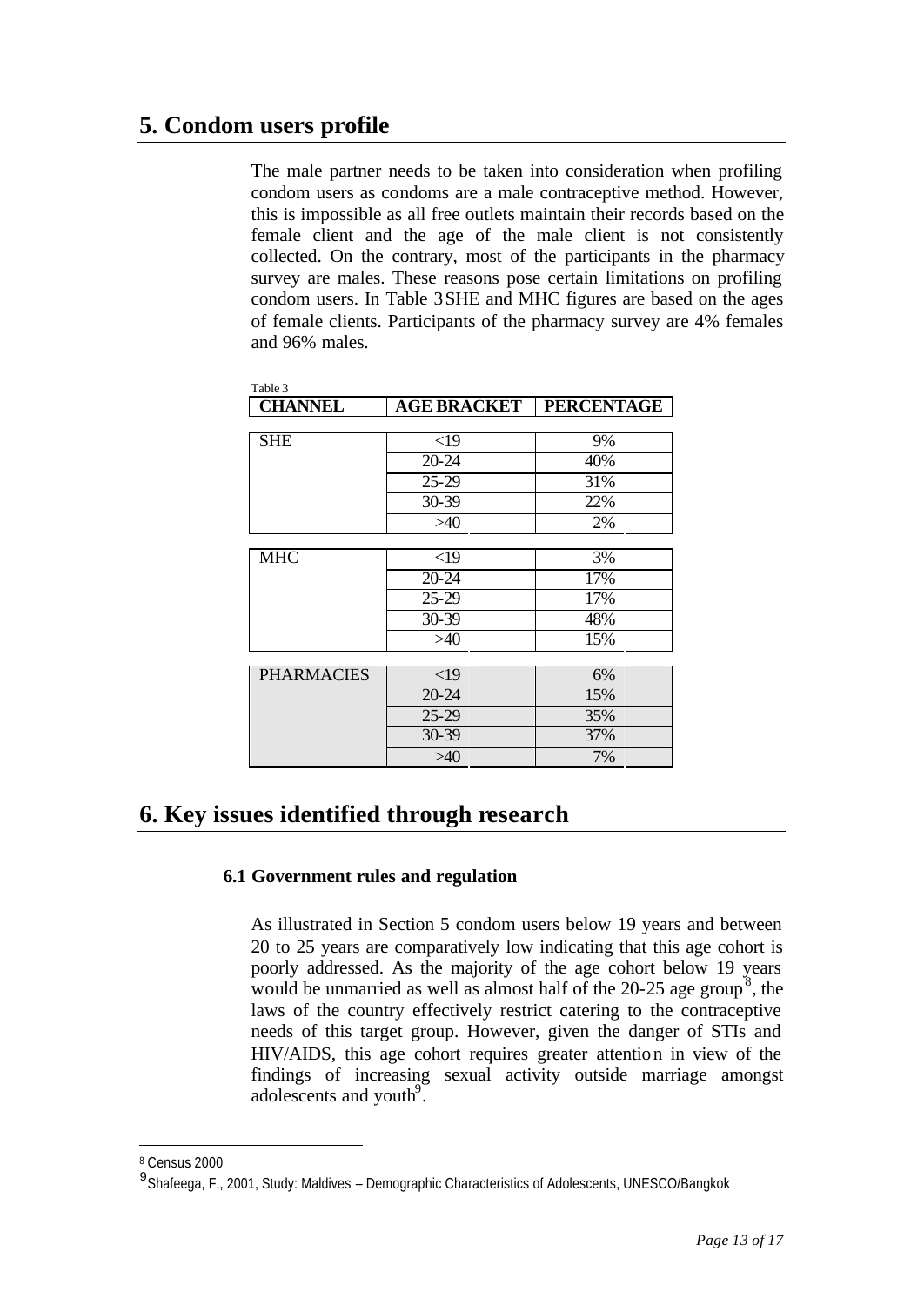Therefore, it is considered as essential for condoms to be classified as an over-the-counter (OTC) item by the Ministry of Health. Such a step would be crucial for the effectiveness of programmes undertaken in combating sexually transmitted infections and HIV/AIDS.

Even if condoms become an OTC item, mass marketing is highly inadvisable in view of religious and cultural norms that would not entertain strategies openly targeting unmarried people. Therefore, the strategies recommended in this report consist of below-the-line techniques. However, even the effectiveness of below-the-line strategies would be enhanced should condoms become an OTC product.

### **6.2 Free condoms perceived to be of low quality**

The survey of pharmacy clients indicate that 83% of the participants were aware of the free outlets and that 35% perceived that the condoms distributed at these outlets were of low quality. Hence, a blind test was conducted to check whether the quality of condom or branding/packaging was playing the decisive role in the perceived quality of condoms. The focus group was unable to identify the popular brands and their ranking of the provided condoms, according to their quality, was contradictory to the brand popularity suggested by the pharmacy survey. The same focus group also ranked This suggests that the beliefs about the quality of condoms is a brand-based perception.

Therefore, 7.1 (Product Strategy) provides suggestions to alter the perceived quality of free condoms.

# **6.3 Shortcomings of free outlets**

Shortcomings and ineffectiveness of the free outlets were identified in the primary research. As such strategies to revitalise these channels of distribution are given in 7.3 (Distribution Strategies).

# **7. Social Marketing Strategies**

# **7.1 Product strategy**

The results of this research indicate that branding and packaging play a significant role in the perceived quality of condoms.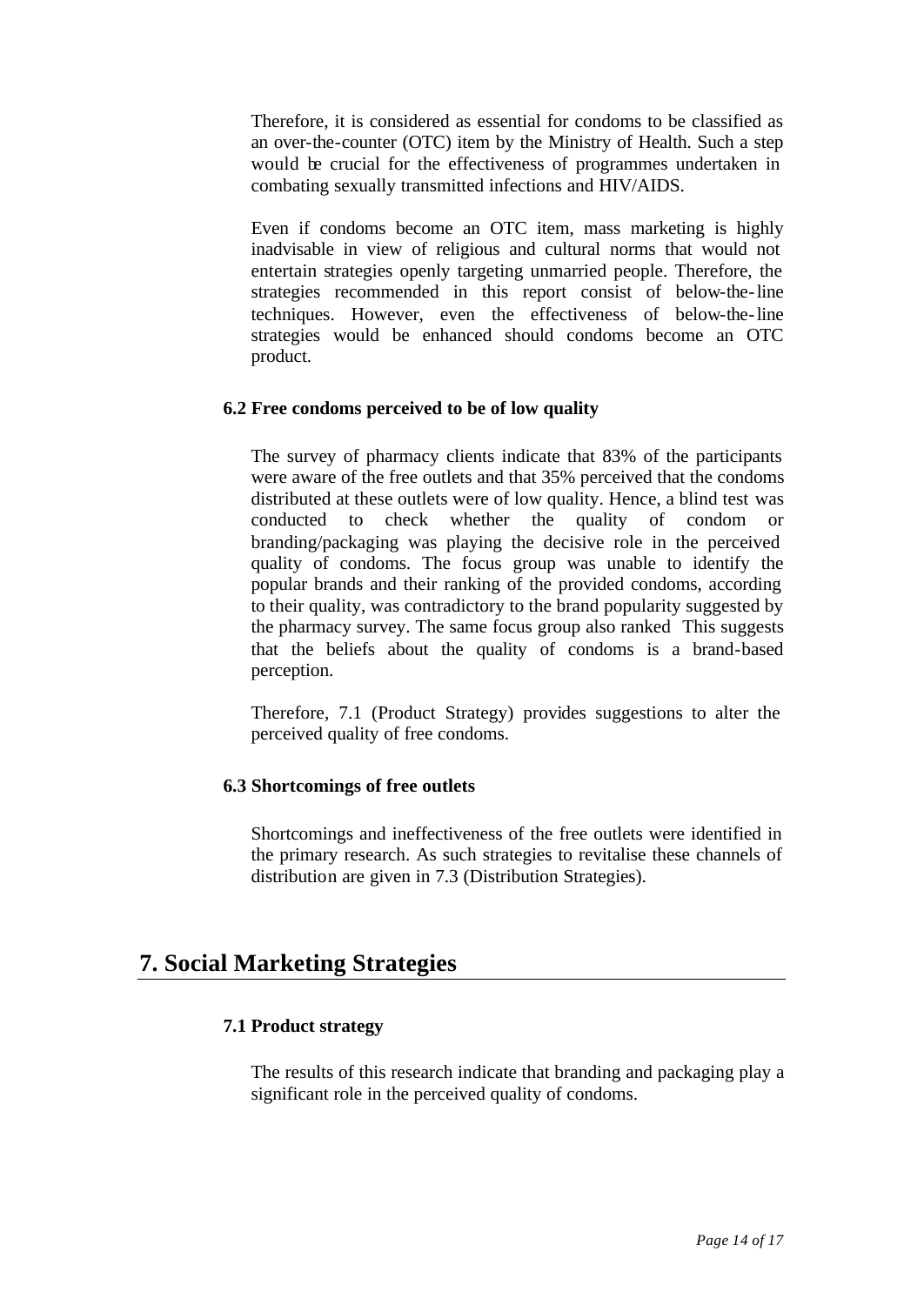#### *7.1.1 Branding*

It is recommended that a branded condom be distributed from the free outlets to meet the condom users' perception of quality.

The following brand names, ranked first and third respectively by the focus group, are suggested.

- 1. Desire
- 2. Passion

The name which was ranked second by the focus group, *Ufaa*, is not recommended as the focus group also indicated that a local brand would be perceived to be low in quality.

#### *7.1.2 Packaging*

It is recommended that Durex and Kama Sutra packaging be considered when developing the box cover of the new brand (Refer Annex 3 for samples).

It is recommended that the existing security packaging (the silver foil package of the condom) also be modified when introducing a branded condom. Unless this is done, current clients would identify the branded condom as the same product in a new box, thereby, negating all attempts to raise the perceived quality of the condoms.

Packs of 30 condoms are suggested for free distribution as the current free outlets issue condoms 30 pieces at a time (Refer Annex 2 - SHE 1.3). This is believed to be practical both in terms of minimising the frequency of contact between clients and distributors and storage time by the clients.

Packs of 15 condoms are suggested for condoms to be sold. Medium packs would ensure that the resulting cost would be reasonably low for the customer.

#### *7.1.3 Additional features*

It is recommended that condoms with additional features (studded and scented) be introduced as such features are in demand by the condom user market as revealed by the survey of pharmacy clients.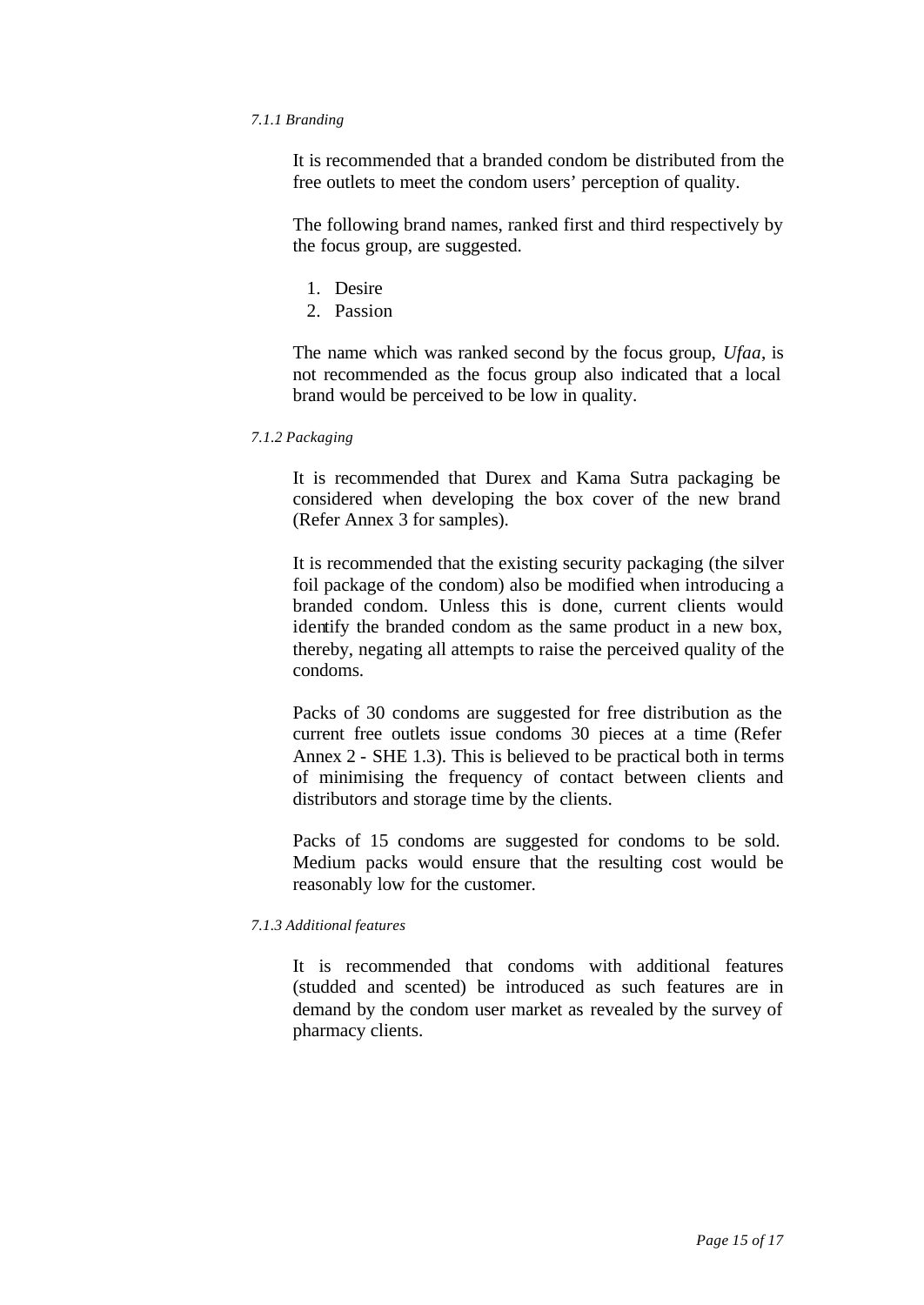#### **7.2 Communication strategies**

It was revealed from the survey of pharmacy clients that 17% of the respondents were unaware of free condom distribution from IGMH, MHC and SHE.

It is suggested that a centrally monitored database of married people be established in order to effectively communicate to users in a proactive manner. Data can be collected from the Family Court on a regular basis and the database updated and maintained by the Department of Public Health. Such a database could be used for the following purposes :

|                | Communication : Direct mailing for social marketing (e.g. leaflets) |
|----------------|---------------------------------------------------------------------|
| Distribution : | Door to door delivery                                               |
| Research:      | Conduct surveys more effectively                                    |

#### *Recommended communication tools*

In order to increase awareness among condom users and potential clients about the services available at free distribution outlets and dissemination of important information the following communication tools could be used.

#### *7.2.1 Leaflets*

Information about using condoms for dual protection, comparative benefits and its availability could be some of the information given in the leaflets. Below are strategies for distribution of leaflets.

- a. Direct mailing to married couples.
- b. Inclusion in the newly wed kit.
- c. Available at free distribution outlets, hospitals, clinics, pharmacies, resorts, immigration and emigration counters at the airport, etc.

#### *7.2.3 Posters*

Information about using condoms for dual protection, comparative benefits and its availability could be some of the information given in the poster as well. Posters to be displayed at free distribution outlets, hospitals, clinics, pharmacies and resorts.

#### *7.3.3 Talk shows*

Further awareness about free distribution and benefits of condom usage could be created through general reproductive health/contraceptive use programmes on television and radio.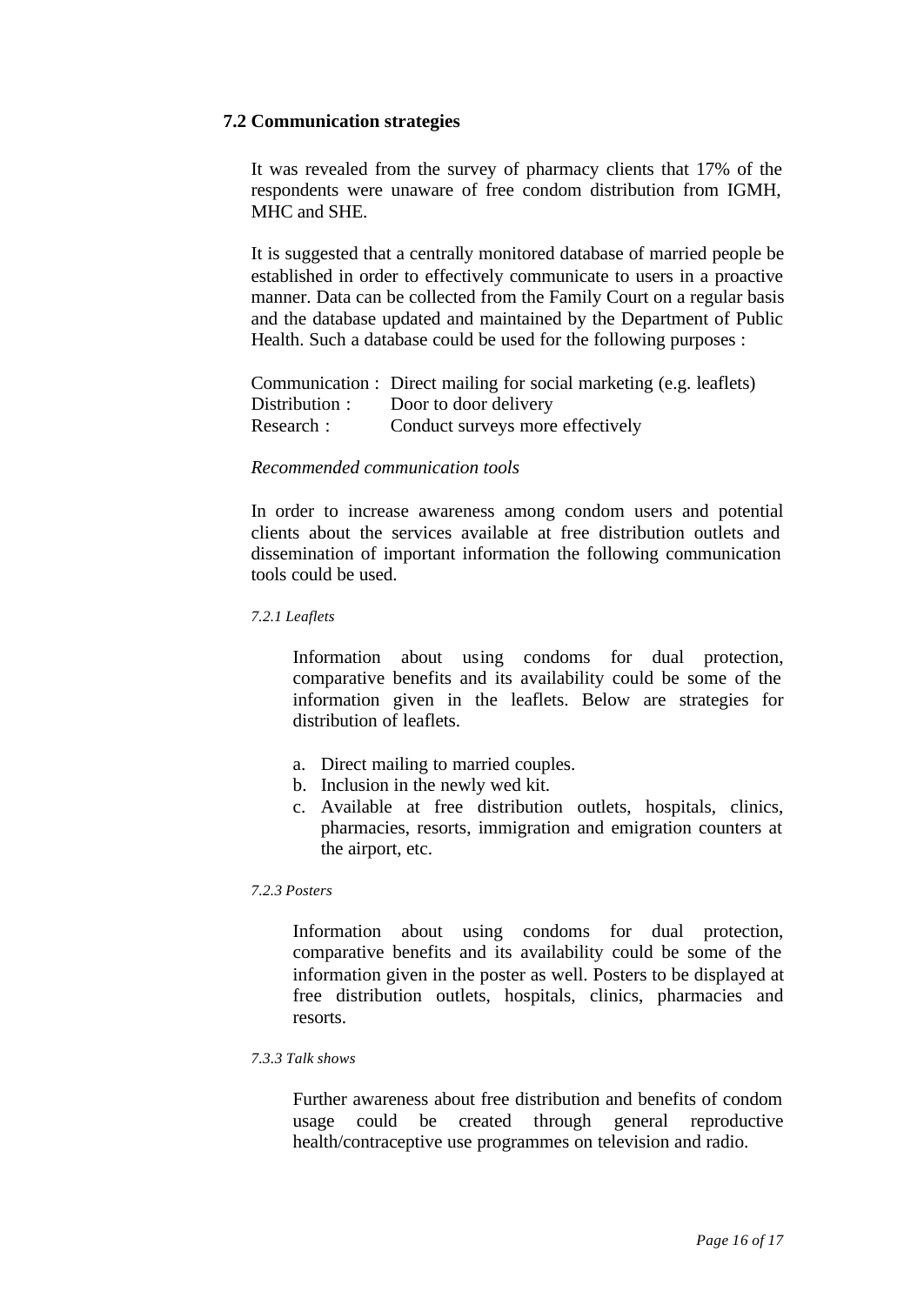#### *7.3.4 Information counters*

Periodical information counters operated in a "fair" style in hospitals and resorts. These counters should be attractively designed mobile stalls for the dissemination of information about condoms and free distribution outlets. The possibility of distributing condoms through these counters should also be explored.

#### *7.3.5 Press*

The press should be seen to be an important means of information dissemination. Opportunities to inform the press about condom use and distribution should be utilised on special occasions such as World Population Day, launching of the State of the World Population Report, etc. While these events would not focus on condoms exclusively, other occasions such as the launch of a new condom brand and/or package should be fully utilised to promote the benefits of condom usage amongst the press. This is believed to be an indirect yet effective means of utilising the media channels in the absence of direct advertising.

#### *7.3.6 Website*

A website on family planning and reproductive health would be an effective tool in reaching the sexually active population and prospective condom clients. This is believed to be a strategy which would be more effective in reaching the student and whitecollar working population of Male'.

### **7.3 Distribution strategies**

It is strongly suggested that unless condoms become an OTC product the effectiveness of certain distribution strategies cannot be maximised.

#### *7.3.1 Revitalising strategies for free outlets*

Distribution of condoms through the free outlets does not work effectively due to various shortcomings of process, people and physical evidence as outlined in Sections 3.1 (Survey of Pharmacy Clients) and 3.2 (Findings of Effectiveness Test of Free Outlets).

Therefore, it is highly recommended to revitalise the following areas for the effective functioning of the free outlets prior to commencing any of the communication strategies outlined in 7.2. The suggestions below build on best practices observed in SHE (Refer to Annex 2 for details).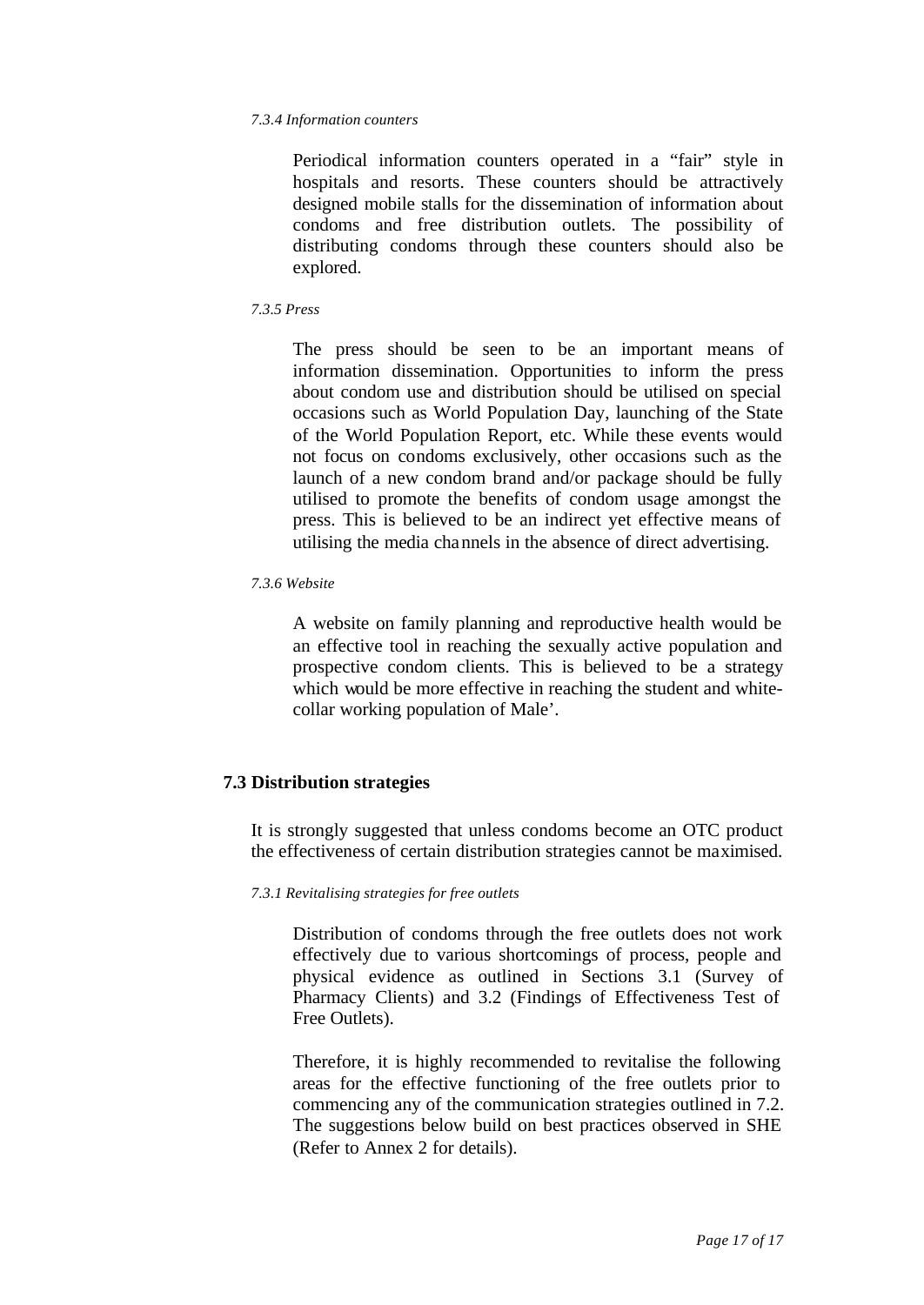1. Physical evidence

Means of providing clients with privacy and confidentiality must be explored and implemented.

2. Process

Uncomplicated processes such as walk-in registration and simple registration process needs to be established.

3. People

Personnel who deal with clients must be trained in providing friendly, knowledgeable and sensitive services.

*7.3.2 Direct Marketing*

### Door to door delivery

Door to door delivery will be attractive to clients as this provides the privacy and confidentiality that most clients demand at delivery outlets. Hence, this is highly recommended. Such a strategy could be implemented on a cost-recovery basis using a subscription system and utilising the registered mail mechanism.

## Vending Machines

This is an attractive medium as it offers accessibility, privacy and confidentiality. A marginal price could be charged to meet the installation and maintenance cost. Limitations to be considered here are the high cost of installation and maintenance and the risk of vandalism. In addition, introducing vending machines could lead to negative advocacy from pressure groups.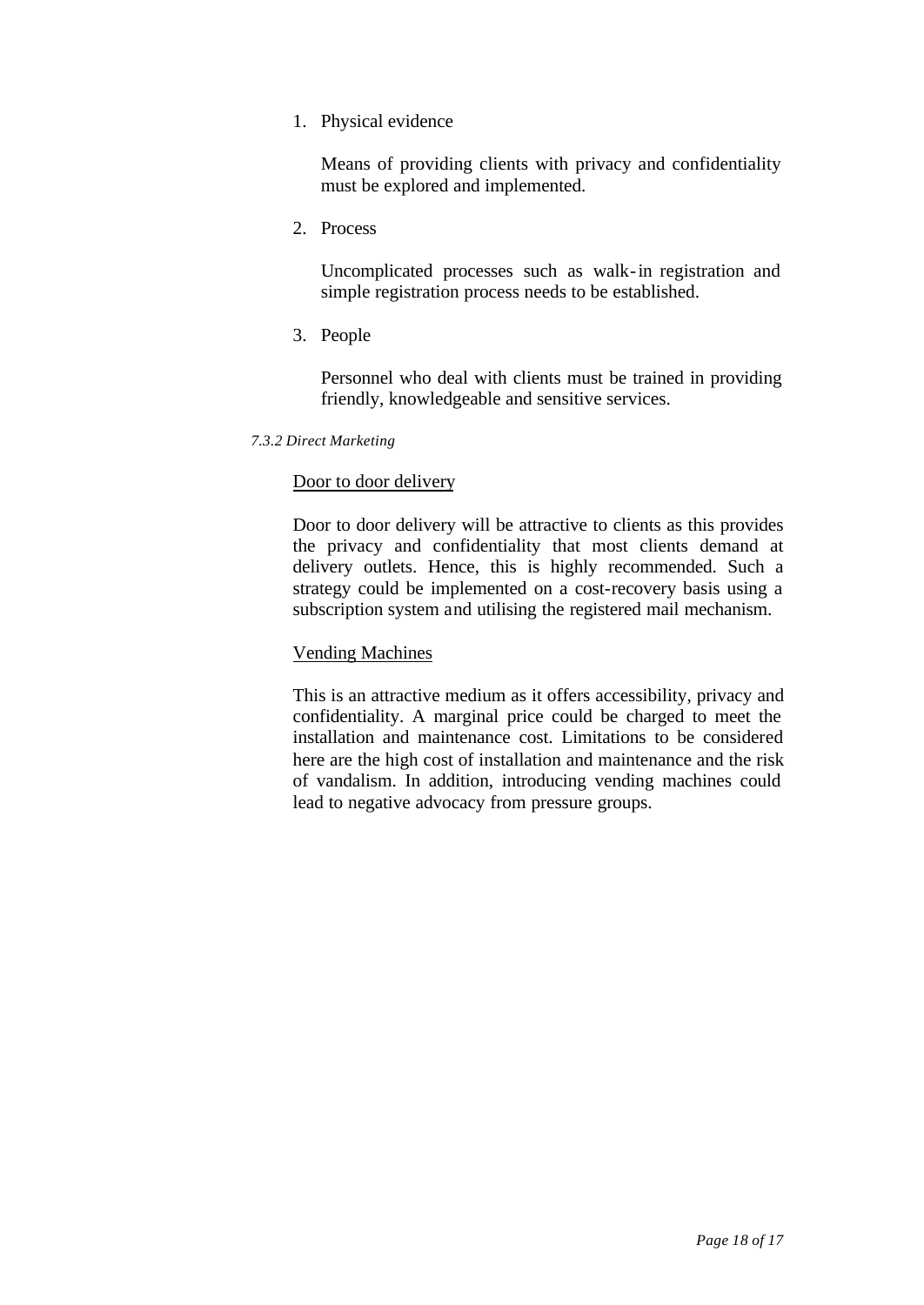| <b>Brand</b>                 | <b>Packaging</b>                               |                                           | <b>Price</b>              | <b>Distribution</b>                                                                                       | <b>Promotion</b>                | <b>Characteristic</b>                                                                                                   |                                      |
|------------------------------|------------------------------------------------|-------------------------------------------|---------------------------|-----------------------------------------------------------------------------------------------------------|---------------------------------|-------------------------------------------------------------------------------------------------------------------------|--------------------------------------|
| name                         | <b>Security</b>                                | Cover                                     | Qty                       | <b>MRf</b>                                                                                                | channel                         | and                                                                                                                     | <b>features</b>                      |
|                              | packing                                        |                                           |                           |                                                                                                           |                                 | <b>Communication</b>                                                                                                    |                                      |
| Desire<br>(economy<br>packs) | Brand name<br>and<br>characteristic<br>feature | Attractive<br>box cover to<br>be designed | 30<br>condoms<br>per pack | Free                                                                                                      | Exclusively for<br>free outlets | 1. Direct mailing<br>2. Leaflets<br>3. Press<br>4. Website<br>5. Information<br>Counters<br>6. Talk shows<br>7. Posters | It is<br>recommended to<br>introduce |
| Passion<br>(medium<br>packs) | indicated on<br>the security<br>packing.       | (refer<br>packaging<br>suggestion).       | 15<br>condoms<br>per pack | At a<br>reasonable<br>cost<br>(depending<br>on the cost<br>incurred for<br>packaging<br>and<br>delivery). | For door to<br>door delivery    | 1. Direct mailing<br>2. Leaflets<br>3. Press<br>4. Website<br>5. Information<br>Counters<br>6. Talk shows               | studded and<br>scented<br>varieties. |

# **7.4 Chart of strategies**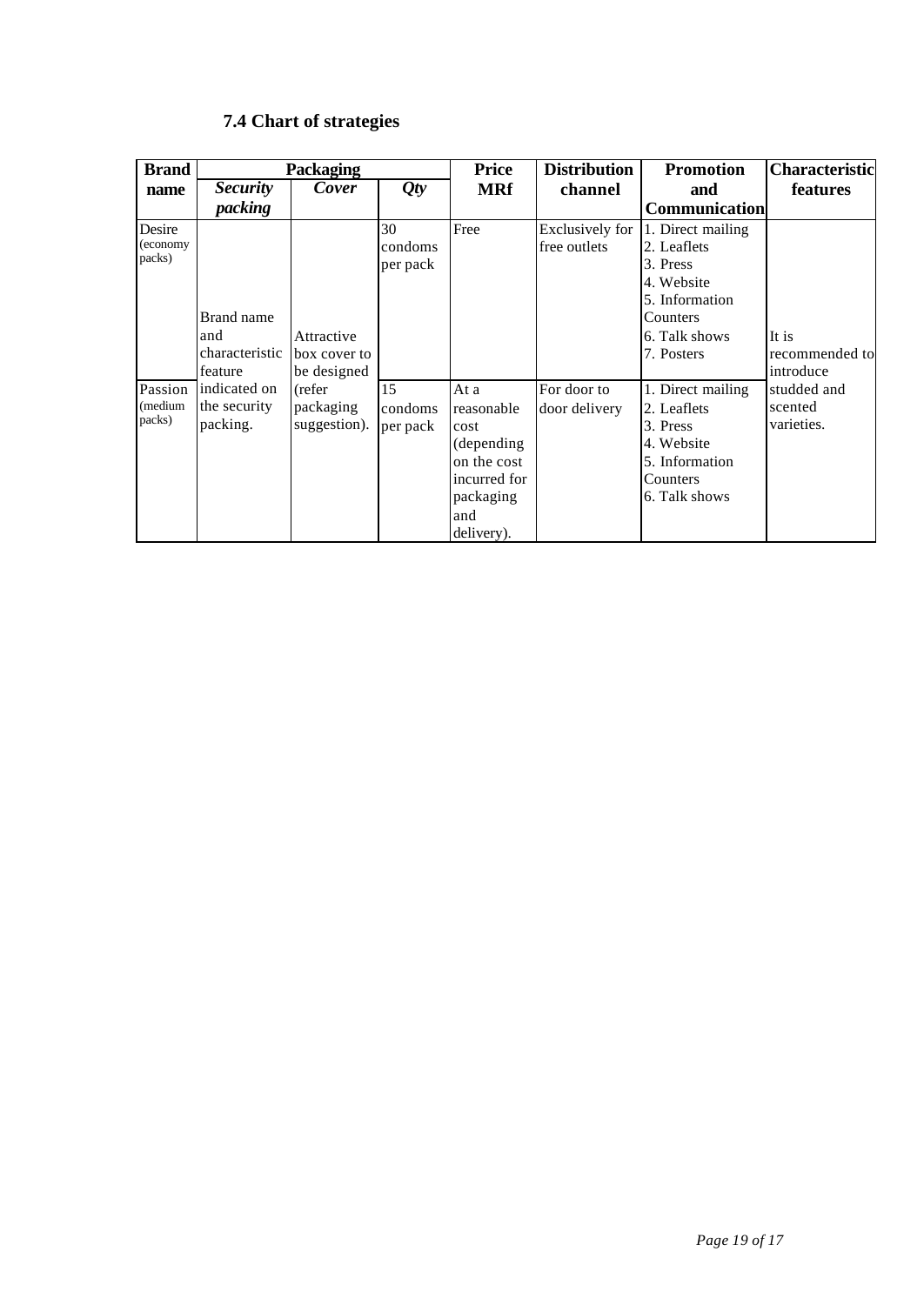# **FINDINGS OF RESEARCH ON FREE OUTLETS**

# **INDIRA GANDHI MEMORIAL HOSPITAL**

#### **1. Process**

i. Procedure of distribution

Prior appointment is necessary for registration. Before the opening of the Family Planning Clinic on  $2<sup>nd</sup>$  January 2003 no registration information was maintained. Presently clients get registered under the name of the female spouse. Name and age of both partners, address and telephone number are recorded in a registry book and a registration card issued.

An explanation of the proper usage of condoms is procedural. However, according to officials, it is not strictly adhered to as revealed in the effectiveness test.

The nursing station at the Casualty Ward issue condoms to registered clients upon presentation of the registration card.

ii. Criteria to be met by the client

Though clients are required to be married, they are not required to present their marriage certificate nor any other identification. Clients are strongly encouraged to arrive with their spouse.

iii. Delivery

Once registered, condoms are issued 24 hours a day from the Casualty Ward.

For newly registered clients, delivery is made after the registration process. A packet of 45 condoms (wrapped in newspaper) is issued.

The delivery time would take longer for prospective clients awaiting their appointment given that the Family Planning Clinic is open only from 1630 – 1830 hours every Saturday and Tuesday.

### **2. People**

i. Attitude

A lax attitude is adopted towards clients.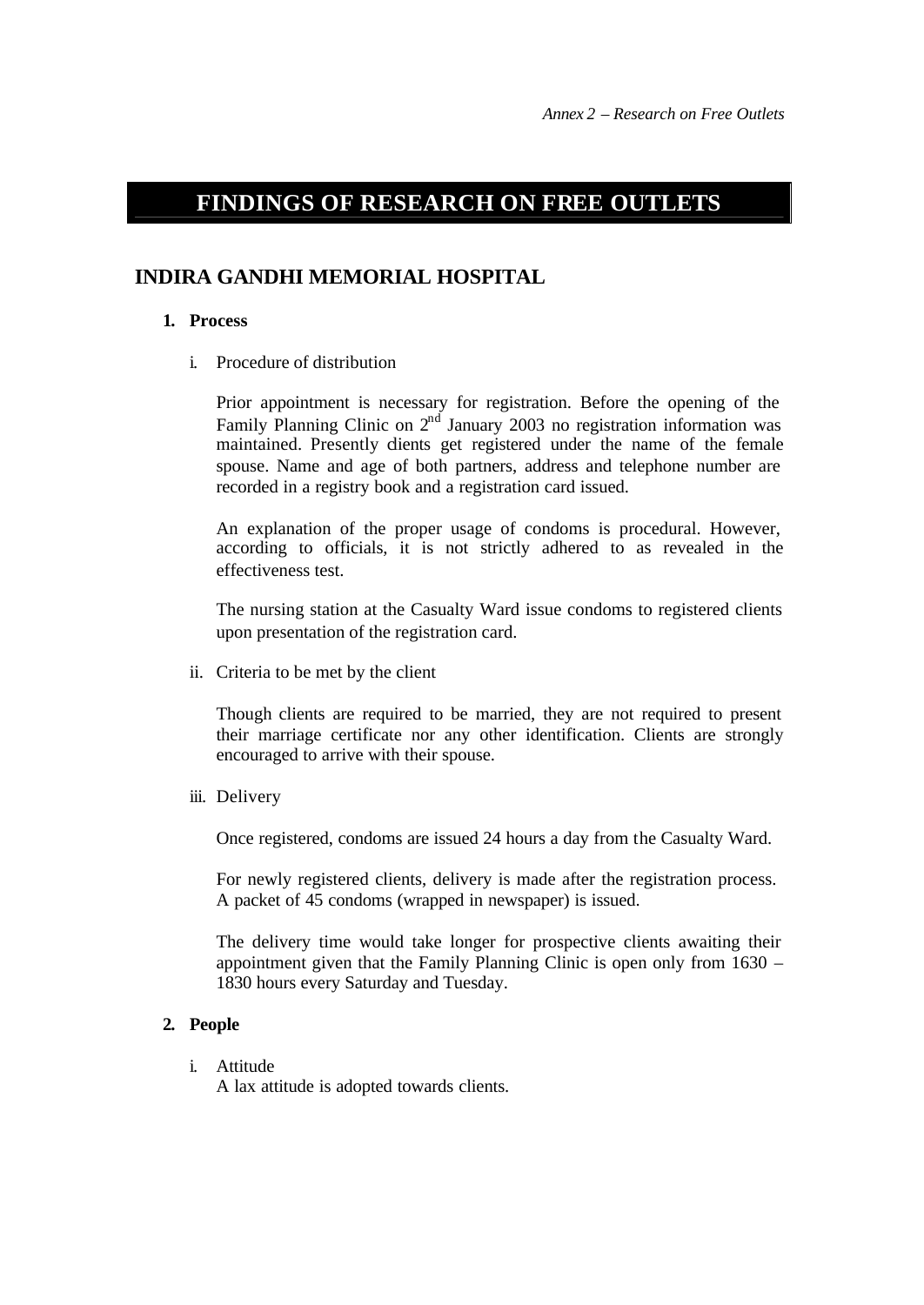ii. Customer care

Customers are not always informed about the correct method of using a condom though this is procedural.

iii. Product know-how

Product know-how is mediocre. Nurses at the Casualty Ward were unaware of the different sizes available and were unable to comment on the quality of the condom.

### **3. Physical evidence**

i. Privacy and confidentiality

The privacy afforded to clients at the Family Planning Clinic is acceptable. However, privacy is non-existent at the information counter and at the Casualty Ward. The use of a registry book, which may inadvertently reveal client information during the registration process of a new client, lowers the standard of confidentiality maintained.

# **SOCIETY FOR HEALTH EDUCATION**

#### **1. Process**

i. Procedure of distribution

Walk-in registration is available at the Family Planning Unit on the  $1<sup>st</sup>$  floor of the SHE building.

A registration card system is maintained at the Unit and a registration number issued to every client. A doctor or a nurse (trained in family planning) attends to the clients and thoroughly explains various contraceptive methods prior to registration for any particular method. Clients registering for condoms receive guidance on the correct method of using condoms and its storage.

The registration process is simple. Clients get registered under the name of the female spouse. Name and age of both partners, address and telephone number are recorded.

ii. Criteria to be met by the customer

Clients are required to present their marriage certificate.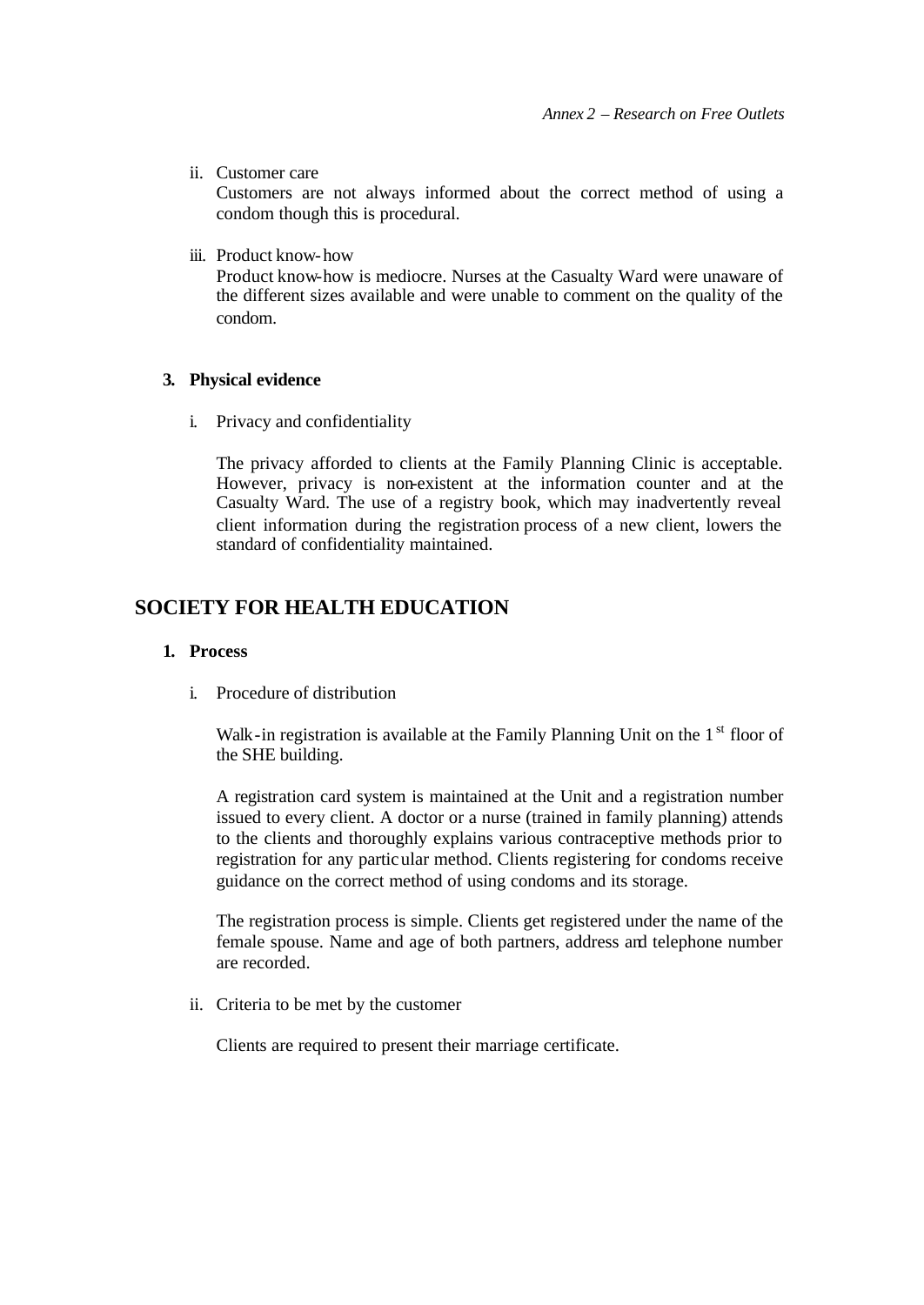iii. Delivery

Flexible delivery times are available as the Family Planning Unit is open from 0800 to 1700 hours and 1900 to 2200 hours on all government working days. Registered clients receive a pack of 30 condoms.

### **2. People**

- i. Attitude A professional and prompt service is provided.
- ii. Customer care Clients are treated in a very friendly manner.
- iii. Product know-how Product know-how is excellent.

#### **3. Physical evidence**

ii. Privacy and confidentiality

Client consultations are undertaken in a separate room with total privacy. Client records are kept strictly confidential. Clients telephoning do not receive any service that may necessitate divulging of any client's information.

# **MALE' HEALTH CENTRE**

#### **1. Process**

i. Procedure of distribution

Walk-in registration is available. Clients are informed about the various methods of contraception prior to registration for any particular method. The registration process is simple. Clients get registered under the name of the female spouse. Name and age of both partners, address and telephone number are recorded. Once registered in a registry book, clients are issued with a registry card and condoms.

Registered clients are required to present their registry card at the reception counter for collection of condoms. Condoms are issued to the clients in one of the consultation rooms.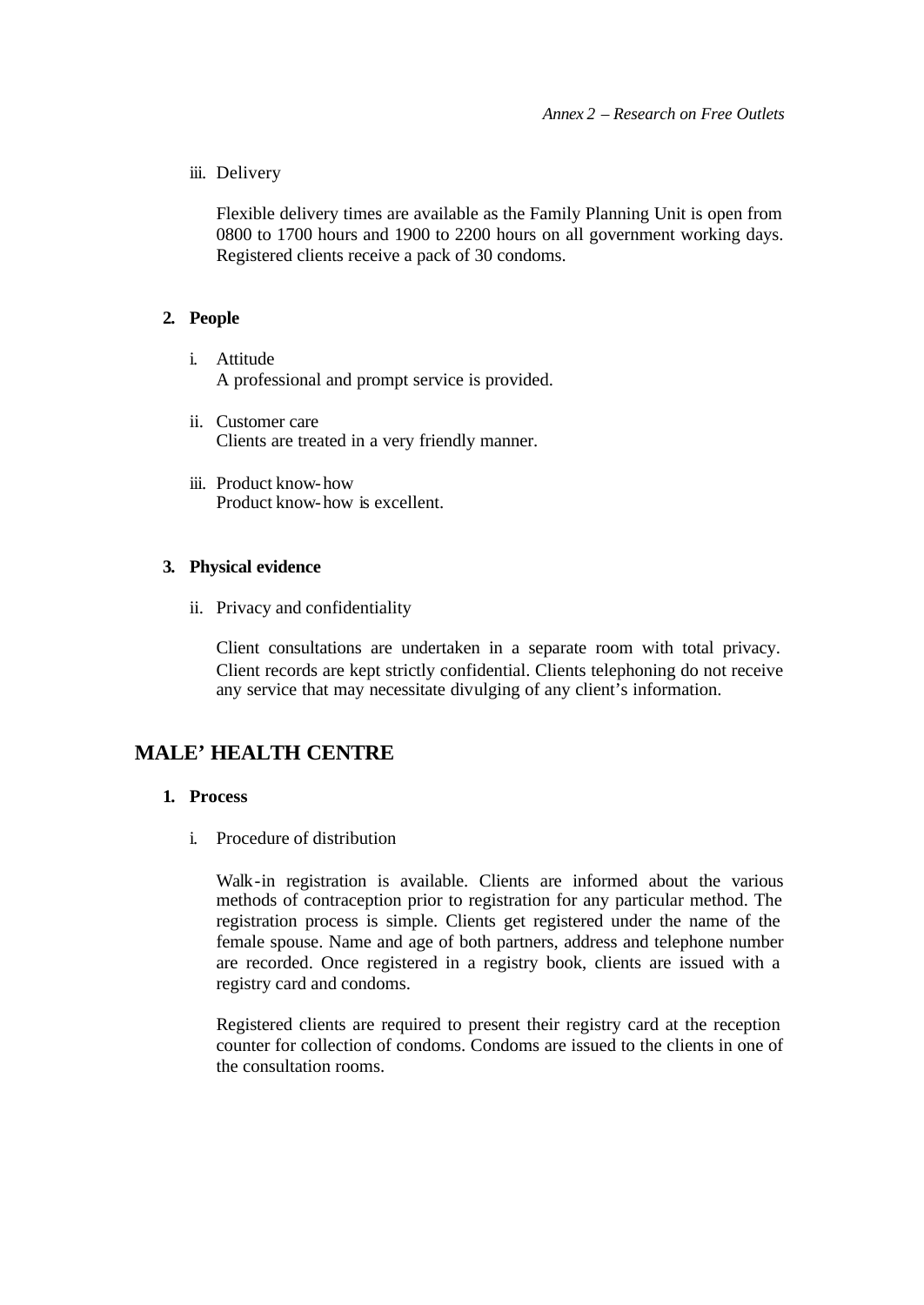ii. Criteria to be met by the customer

Though clients are required to be married, they are not required to present their marriage certificate nor any other identification. Clients are strongly encouraged to arrive with their spouse.

iii. Delivery

Delivery service is available from 0730 to 1430 hours from Sunday to Thursday which limits access for working people. Delivery is made on the date of registration. A packet of 30 condoms (wrapped in newspaper and in a plastic bag) is issued. A maximum of 60 condoms are issued at a time.

#### **2. People**

- i. Attitude A professional attitude is adopted.
- ii. Customer care Clients are treated in a very friendly manner.
- iii. Product know-how Product know-how is acceptable.

### **3. Physical evidence**

i. Privacy and confidentiality

Since all clients are received at the reception area, there is less privacy at this initial stage. However, consultations are undertaken in a separate room ensuring total privacy. Confidentiality is not maintained to an acceptable level because of the registry book.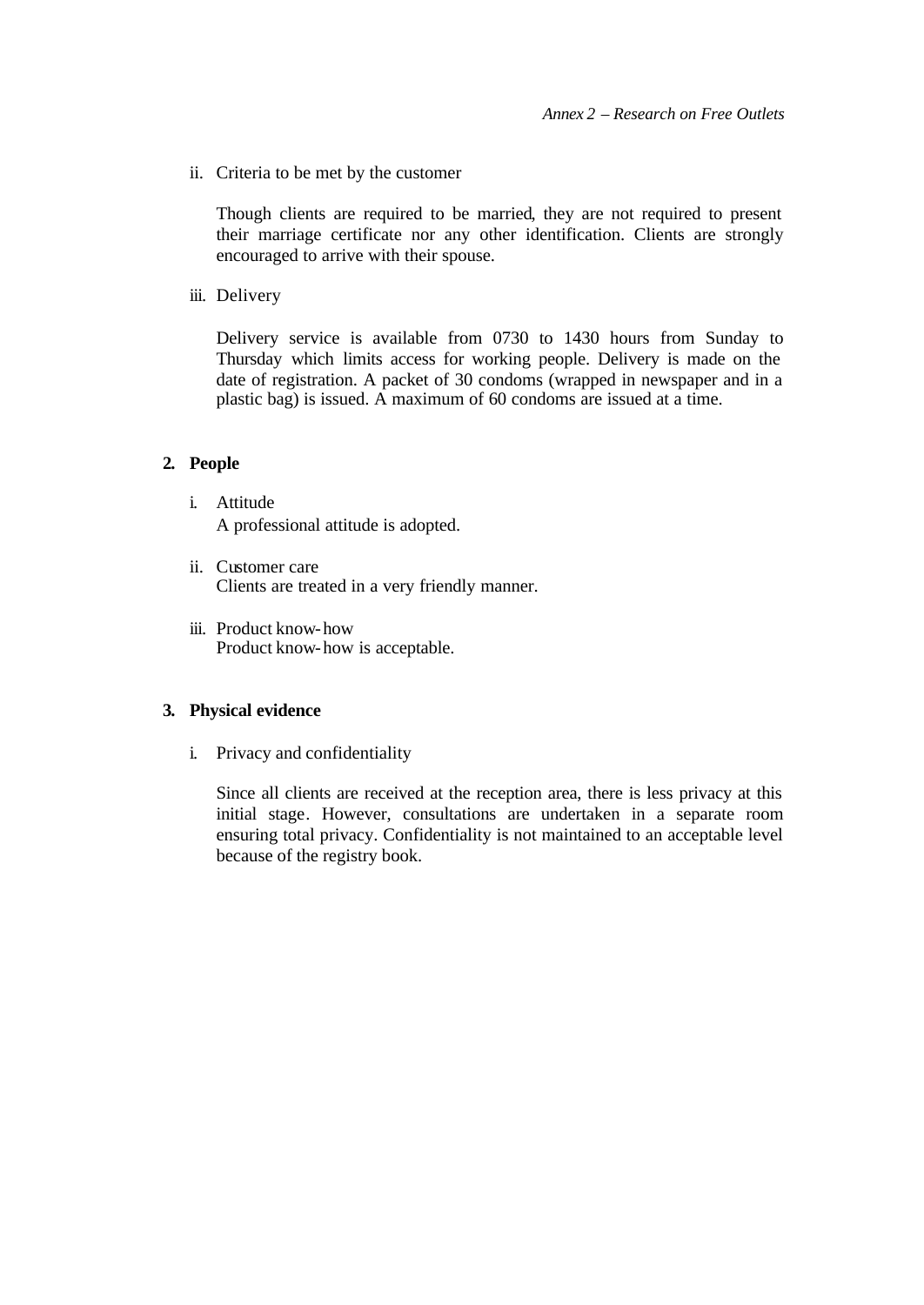*Annex 3 – Sample Condom Packages*

# Actual package samples

Durex



Kama Sutra

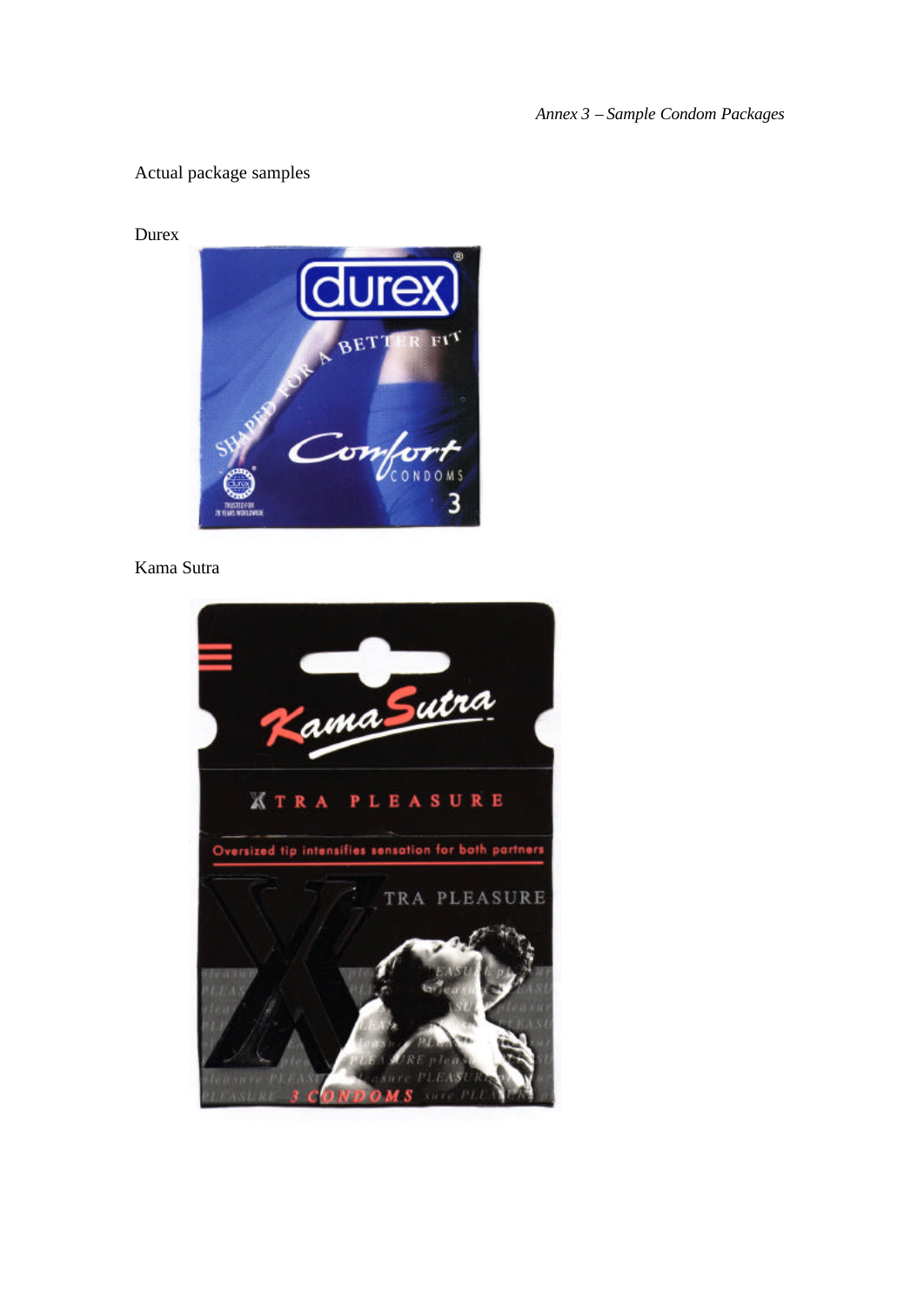*Annex 3 – Sample Condom Packages*

# Moods



# Kohinoor

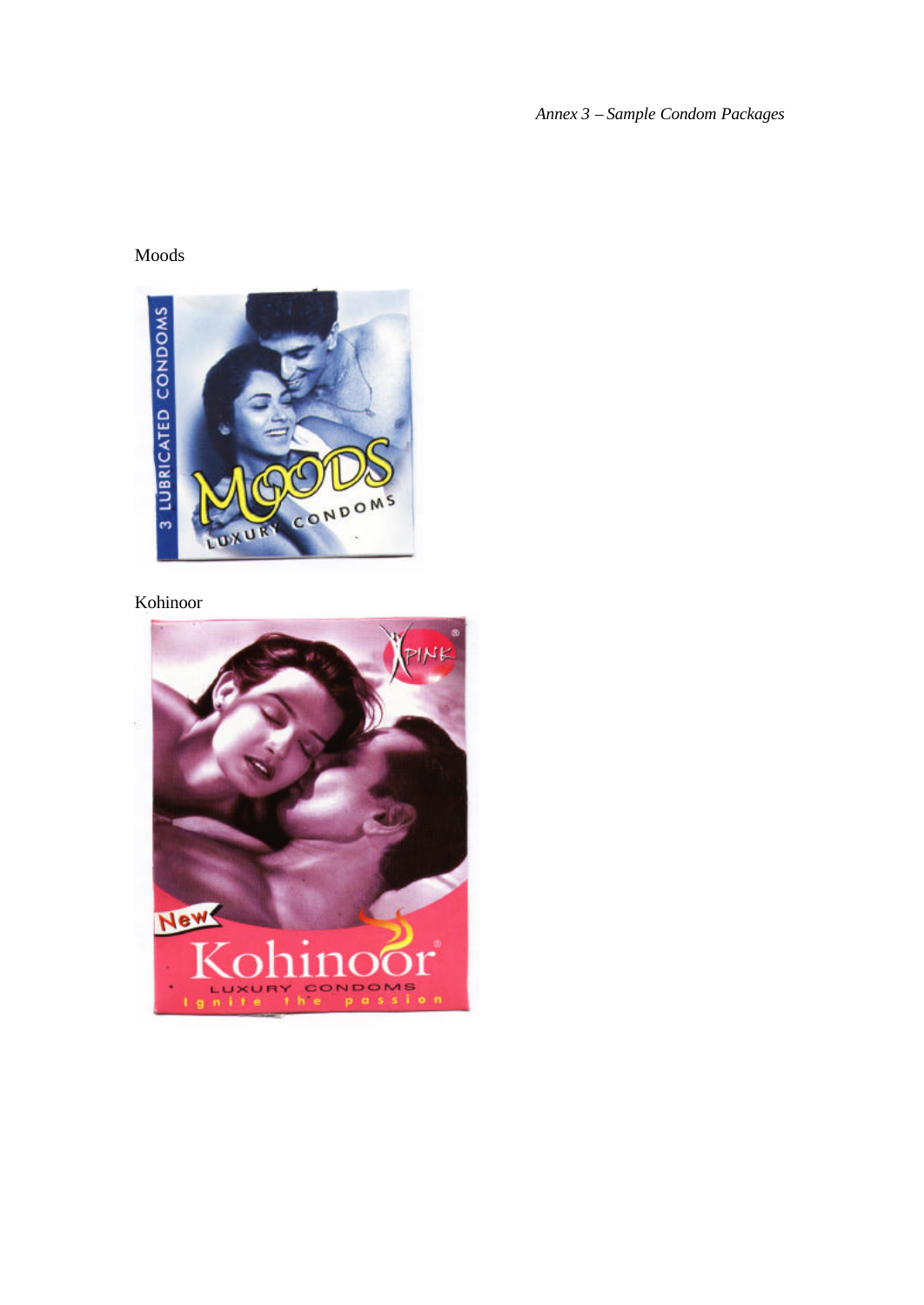*Annex 3 – Sample Condom Packages*



Preethi

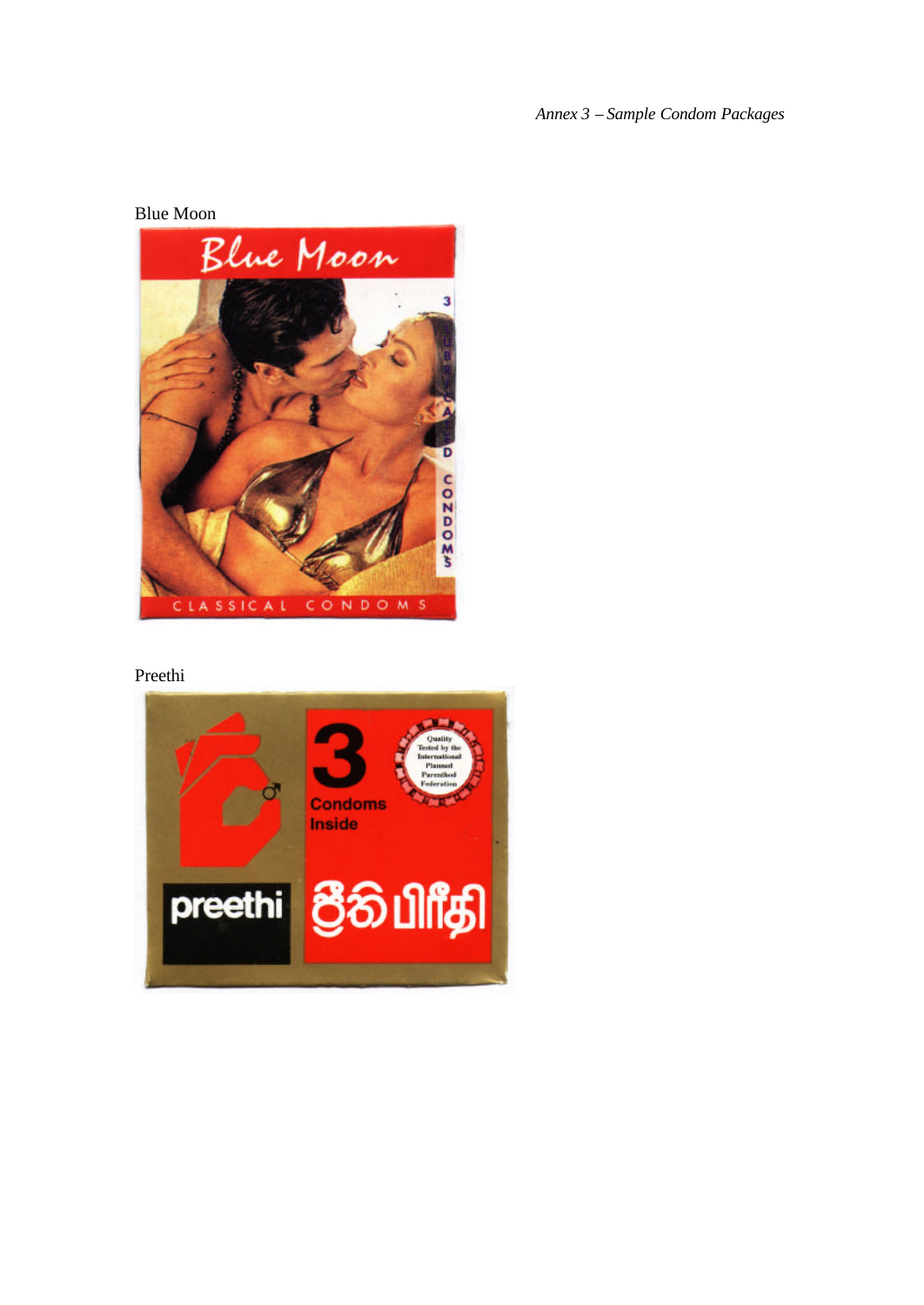# **HELP US TO HELP YOU**

The United Nations Population Fund is conducting this research in co-ordination with the Ministry of Health and Department of Public Health. The purpose of this research is to help condom users get better service.

Please fill in this questionnaire and help us to help you. *This is an anonymous questionnaire and it will not invade your privacy in any manner.*

| 1. Sex                                                                                              | Male                                                                                |                                                                                  | Female                                                                                                            |           |            |             |            |          |  |
|-----------------------------------------------------------------------------------------------------|-------------------------------------------------------------------------------------|----------------------------------------------------------------------------------|-------------------------------------------------------------------------------------------------------------------|-----------|------------|-------------|------------|----------|--|
| 2. Age                                                                                              | 19 & under                                                                          |                                                                                  | 20-24                                                                                                             | $25 - 29$ | 30-39      |             | 40 & above |          |  |
| 3. Income<br>per month                                                                              | No income<br>2000-3000                                                              |                                                                                  | $0 - 1500$<br>3000-6000                                                                                           |           | 1500-2000  | > 6000      |            |          |  |
| 4. Reason                                                                                           | Prevention of<br>Pregnancy                                                          |                                                                                  | Prevention of<br><b>Sexually Transmitted Diseases</b>                                                             |           |            | <b>Both</b> |            |          |  |
| 5. Did you request a specific brand of condom?                                                      |                                                                                     |                                                                                  |                                                                                                                   |           |            |             |            |          |  |
|                                                                                                     | Yes                                                                                 |                                                                                  | No                                                                                                                |           |            |             |            |          |  |
| 6. What brand did you buy? :                                                                        |                                                                                     |                                                                                  |                                                                                                                   |           |            |             |            |          |  |
|                                                                                                     | Durex<br>Featherlite                                                                |                                                                                  | Rough Rider<br>Romeo                                                                                              |           | Kama Sutra |             |            | Kohinoor |  |
|                                                                                                     | Any other                                                                           |                                                                                  |                                                                                                                   |           |            |             |            |          |  |
| 7. Did you want any specific feature? If yes, please mark one or more boxes:                        | Plain<br>Scented                                                                    |                                                                                  | Studded                                                                                                           |           |            | Thin        |            |          |  |
|                                                                                                     | Any other                                                                           |                                                                                  |                                                                                                                   |           |            |             |            |          |  |
| 8. Why do you prefer to buy condoms from a pharmacy rather than getting free condoms from<br>boxes: | IGMH, SHE, Male' Health Centre or Villingili Health Centre? Please mark one or more |                                                                                  | Don't know about free distribution<br>Procedure to get free condoms is inconvenient<br>No privacy in free outlets |           |            |             |            |          |  |
|                                                                                                     |                                                                                     | No confidentiality in free outlets<br>Don't like the quality of the free condoms |                                                                                                                   |           |            |             |            |          |  |
| Comments :                                                                                          |                                                                                     |                                                                                  |                                                                                                                   |           |            |             |            |          |  |
|                                                                                                     |                                                                                     |                                                                                  |                                                                                                                   |           |            |             |            |          |  |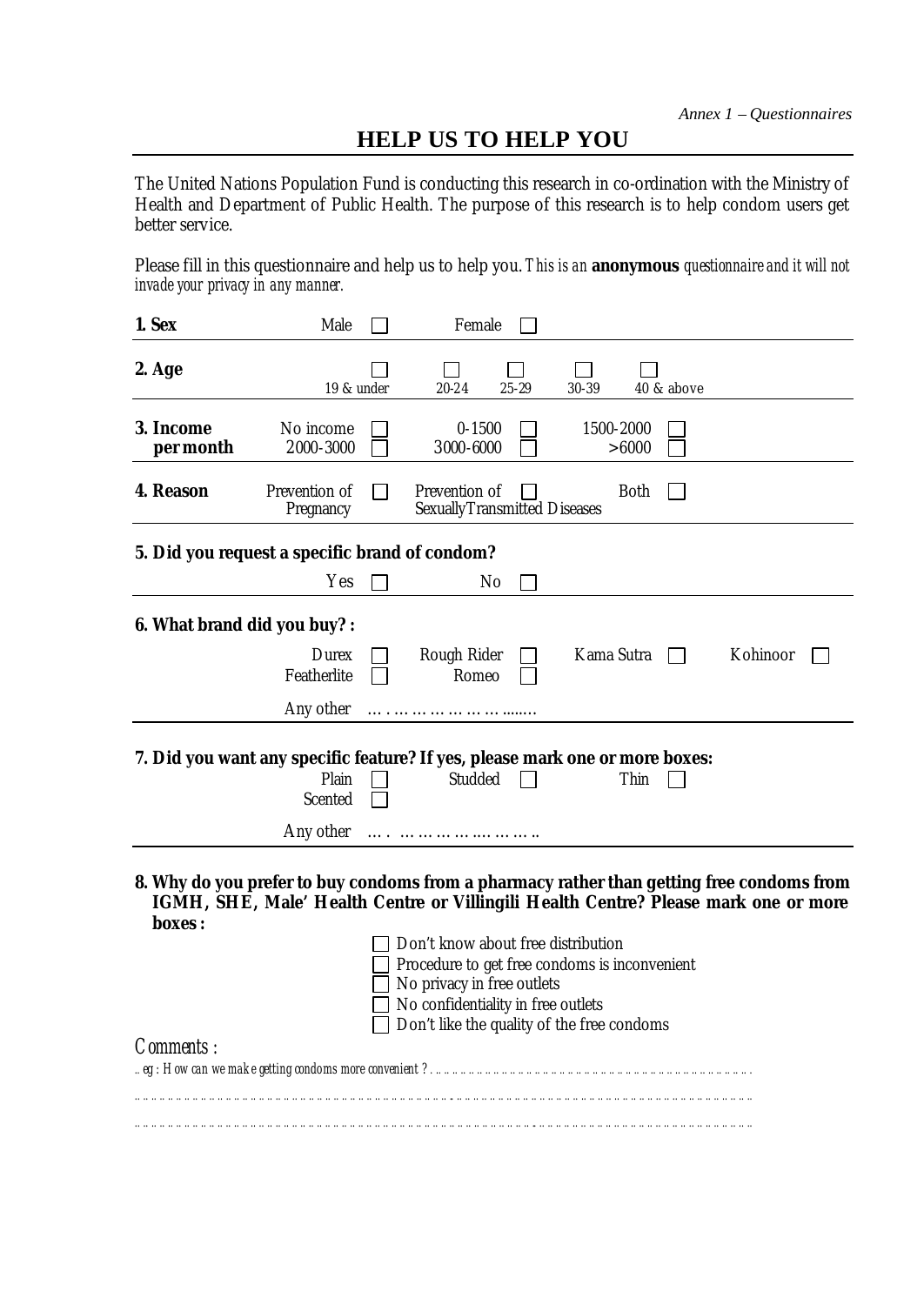*Annex 1 – Questionnaires*

# **?????????????????????????? ?????????????????????????? ???**

utWhU Am Wronib iakwTSmrkmhiruf Srutia awtctmdiH MdSkriff Skytctihif Ihk ronib is inh ikiaMrusim Wgnih ngiLig atch kilop fa cTnimcTWpiD idva atch fa IrcTcsinim iaWa WyaiAmij IdWbWa g .da Smidh Eved cSwncnemuDnwguLwa cSwmuv Ihea cSwncnuLufEb wyit Ikwmuvcaediawvcauruf csWdurwk ulWvusim cnumwkcnehea .evekeaEvrws !a/kaiha

cae Dwihij SikiWad (idif is rDa ialihin) attihiluam ilaima nitoghib ialihniLufib iyit iaigihlidirik ul Wus im .eveaenWvwncnwgun

|                                                                                                           | nhirif                                           | nhnn                           | $\mathsf{IS} \mathsf{N}$ is $\mathsf{II}$                                      |
|-----------------------------------------------------------------------------------------------------------|--------------------------------------------------|--------------------------------|--------------------------------------------------------------------------------|
| itm nrha 40 $\Box$<br>$30-39$ $\Box$<br>$25-29$ $\Box$                                                    | $20-24$ $\Box$                                   | Sid nirihia 19 $\Box$          | $\mathsf{lrm}$ .2                                                              |
|                                                                                                           |                                                  |                                | Inidmith Ibil aiCSim gahim .3                                                  |
| 2000-1500 □                                                                                               | $1500 - 0$ $\Box$                                | bil n $\Box$                   |                                                                                |
| itm 6000 □                                                                                                | 6000-3000                                        | 3000-2000                      |                                                                                |
|                                                                                                           |                                                  |                                | $bbs$ Wik ninb $s$ inh $.4$                                                    |
|                                                                                                           |                                                  | Smrkn / Smrn iamirid $\Box$    |                                                                                |
|                                                                                                           | Smuxtmll is nkitil ib hij nmlg Is nij            |                                |                                                                                |
|                                                                                                           | $i$ aikiiTSibibiis id WairTvinnd aigltin $\Box$  |                                |                                                                                |
|                                                                                                           |                                                  |                                | ?thivnngiaDivide Sikhirh garitav is all riaivnngiavit ab s rh .5?              |
|                                                                                                           | nh                                               | n⊯                             |                                                                                |
| <b><i><u>that is mike</u></i></b>                                                                         | riDiair ofir                                     | s kraD                         | iritaw ivengiawi aib .6                                                        |
| <b>Cymo-</b>                                                                                              | $d$ Tiant rude $\Box$                            | <b>rthhk</b>                   |                                                                                |
|                                                                                                           |                                                  |                                |                                                                                |
| Wid is iv irm $\Box$<br>inut $\Box$                                                                       | ihei ma $\Box$                                   | giard <sup>i</sup> b<br>$\Box$ | Sutufis rutia .7                                                               |
|                                                                                                           |                                                  | mnnh                           |                                                                                |
| (rilfns itdih iligniliv itivin rilfns itdih dith , Ix , Ca.ma.lj .iaia) ninitinit lihiklid ili hisirih .8 |                                                  |                                |                                                                                |
|                                                                                                           |                                                  |                                | ?Itiaibk kibibis Winnigiaivil aib is irih iaigil idib ginividaih is irih II ih |
|                                                                                                           | nwniaifigne nik innth nibil is inth it in        |                                |                                                                                |
| nwigidnia atkais in hij nink nidh is inh nitinnit linkid is inh ii h                                      |                                                  |                                |                                                                                |
|                                                                                                           | nivDb nikiLiff / nivivn irhika iaiginitnit idifa |                                |                                                                                |
|                                                                                                           | nilahfihn rais iaignitnit idifa                  |                                |                                                                                |
|                                                                                                           | nwSid iniving gihin bil il ih                    |                                |                                                                                |

: Luful WiK gnLufibwit